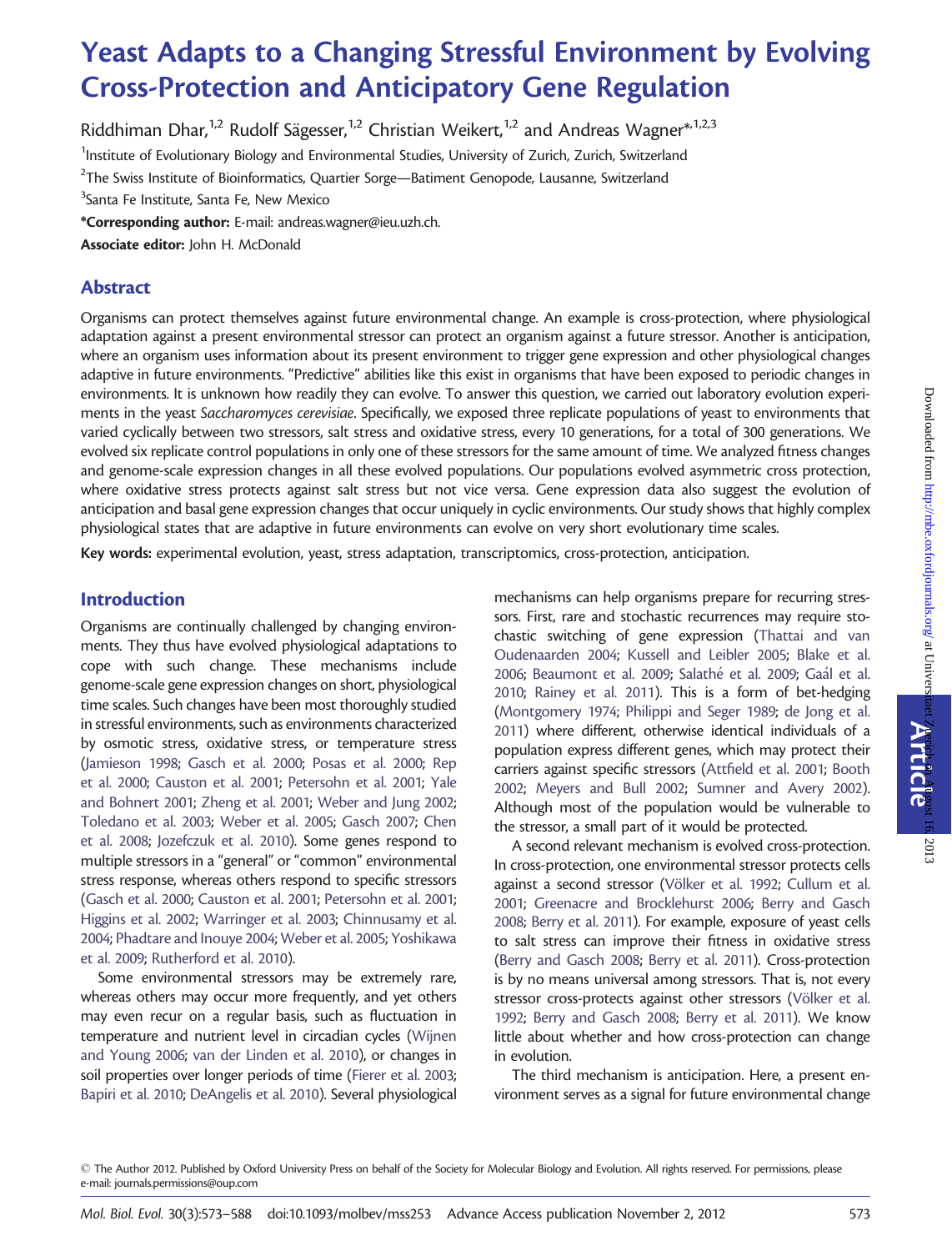([Tagkopoulos et al. 2008](#page-15-0); [Wolf et al. 2008;](#page-15-0) [Mitchell et al. 2009\)](#page-15-0). Cells use this signal to preadapt to the future change. An example involves the environmental changes that Escherichia coli typically experiences as it is ingested by a mammal. Specifically, ambient temperature increases rapidly immediately after ingestion, and then ambient oxygen levels decrease as cells enter the gastrointestinal tract. Escherichia coli cells exposed to high temperatures express genes that may be adaptive for the subsequent drop in oxygen levels ([Tagkopoulos et al. 2008](#page-15-0)). Another example is exposure to lactose, which helps prepare E. coli cells for exposure to maltose. This anticipation reflects the temporal order in which these sugars appear in the mammalian digestive tract ([Mitchell et al. 2009](#page-15-0)). Similarly, exposure of yeast cells to heat stress helps them prepare for oxidative stress. The two stressors may follow one another during the wine production process for which yeasts are indispensable [\(Mitchell et al.](#page-15-0) [2009\)](#page-15-0). Analogous predictive mechanisms are present in Candida albicans and Vibrio cholerae ([Schild et al. 2007;](#page-15-0) [Rodaki et al. 2009](#page-15-0)). Theoretical work has studied the costs and benefits of such adaptive predictions [\(Mitchell and Pilpel](#page-15-0) [2011\)](#page-15-0).

In contrast to well-studied "physiological" adaptations to stressful environments, the process of "evolutionary" adaptations to such environments is less well studied (Völker et al. [1992;](#page-15-0) [Jamieson 1998](#page-14-0); [Ferea et al. 1999;](#page-14-0) [Gasch et al. 2000;](#page-14-0) [Posas](#page-15-0) [et al. 2000;](#page-15-0) [Rep et al. 2000](#page-15-0); [Causton et al. 2001](#page-13-0); [Petersohn et al.](#page-15-0) [2001;](#page-15-0) [Yale and Bohnert 2001;](#page-15-0) [Zheng et al. 2001](#page-15-0); [Weber and](#page-15-0) [Jung 2002](#page-15-0); [Toledano et al. 2003;](#page-15-0) [Weber et al. 2005](#page-15-0); [Greenacre](#page-14-0) [and Brocklehurst 2006](#page-14-0); [Gasch 2007;](#page-14-0) [Chen et al. 2008;](#page-14-0) [Jozefczuk et al. 2010;](#page-14-0) [Cullum et al. 2001;](#page-14-0) [Cooper et al. 2003;](#page-14-0) Alcántara-Díaz et al. 2004; [Fong et al. 2005](#page-14-0); [Pelosi et al. 2006;](#page-15-0) [Bennett and Lenski 2007;](#page-13-0) [Hughes et al. 2007a,](#page-14-0) [2007b;](#page-14-0) [Jasmin](#page-14-0) [and Kassen 2007](#page-14-0); [Cooper and Lenski 2010;](#page-14-0) [Rudolph et al.](#page-15-0) [2010;](#page-15-0) [Samani and Bell 2010](#page-15-0); [Dhar et al. 2011](#page-14-0); [Goldman and](#page-14-0) [Travisano 2011](#page-14-0)). We here use laboratory evolution to study evolutionary adaptation of yeast cells to "changing" stressful environments, an especially poorly studied subject. Among the small amount of relevant work is one study that asked how E. coli cells adapt evolutionarily to fluctuating acidity. It showed that environmental generalists emerge which are better adapted to varying acidity than their ancestors ([Hughes et al. 2007b](#page-14-0)) but left the mechanisms behind their adaptation open. Another study showed that anticipation can readily be reduced on short evolutionary time scales ([Tagkopoulos et al. 2008](#page-15-0)) but left open the question whether anticipation can arise just as easily.

In our experiment, we chose two cyclically varying environments that are characterized by different stressors. Specifically, the stressors we used are salt stress caused by sodium chloride (NaCl) and oxidative stress caused by hydrogen peroxide. NaCl causes hyperosmotic stress to yeast cells. In addition, it imposes hyperionic stress on cells due to the presence of high concentrations of  $Na<sup>+</sup>$  and  $Cl<sup>-</sup>$  ions and necessitates ion detoxification mechanisms [\(Apse et al.](#page-13-0) [1999;](#page-13-0) [Maathuis and Amtmann 1999;](#page-14-0) [Serrano et al. 1999;](#page-15-0) [Hohmann 2002](#page-14-0)). Hydrogen peroxide generates reactive oxygen species that are responsible for oxidative damage through the oxidation of metabolites, enzymes, and DNA, thus inhibiting metabolism and growth ([Jamieson 1998;](#page-14-0) [Toledano et al. 2003\)](#page-15-0).

We evolved three yeast populations in parallel, in an environment characterized by cyclically varying stressors. In the first part of each environmental cycle, we exposed the cells to salt stress (0.5 M NaCl) for 10 generations. In the second part, we exposed them to oxidative stress (1 mM hydrogen peroxide) for another 10 generations. We alternated between these environments for a total of 300 generations, that is, for 15 cycles and called the yeast populations thus evolved SO populations [\(fig. 1](#page-2-0)a). In control experiments, we evolved three yeast populations under continuous salt stress for 300 generations (S populations), and yet another three populations under continuous oxidative stress for 300 generations (O populations) [\(fig. 1](#page-2-0)a).

To study the evolutionary adaptation of all nine populations to our stressors, we carried out competition assays to measure the fitness of evolved populations relative to the ancestral strain, using a yeast strain labeled with green fluorescent protein (GFP; see Materials and Methods). To understand functional genomic changes that may be associated with these fitness changes, we used gene expression microarrays to study transcriptome-wide gene expression changes in the evolved and ancestral populations.

With these experiments, we asked several questions. Does evolutionary adaptation to salt stress and oxidative stress reflect a general stress response or a response specific to a given stressor? Are there trade-offs between fitness in the two stressors? And most importantly, do abilities such as cross-protection or anticipation evolve? We found that within a mere 300 generations, our populations adapted evolutionarily to the fluctuating stressors. They evolved changes in fitness and gene expression that suggest several, nonexclusive mechanisms to cope with cyclical change, including cross-protection, anticipation, and a change in basal gene expression levels.

# **Results**

#### Populations Adapt Evolutionarily in a Partially Stressor-Specific Manner

Our study populations evolved increased fitness in both salt stress and oxidative stress ([fig. 2](#page-3-0)). Specifically, when exposed to salt stress, the salt-evolved (S-) populations increased their fitness relative to the ancestor ( $w = 1.28 \pm 0.04$ ; [fig. 2](#page-3-0)a). Their fitness also increased when measured in an environment without salt stress but to a significantly lesser extent (Mann–Whitney U test,  $P = 4 \times 10^{-5}$ ; [fig. 2](#page-3-0)*a* and *c*; see also [Dhar et al. 2011](#page-14-0)). The peroxide-evolved (O-) populations also increased their fitness in oxidative stress relative to the ancestor ( $w = 1.13 \pm 0.02$ ; P = 0.004; one sample Wilcoxon signed rank test). Their fitness increased in the absence of oxidative stress as well but to a significantly lesser extent (Mann– Whitney U test,  $P = 0.004$ ; [fig. 2](#page-3-0)a and c). And the same holds for the SO populations, which cycle between two environments ([fig. 2;](#page-3-0) Mann–Whitney U tests,  $P = 0.004$  in salt stress and in oxidative stress).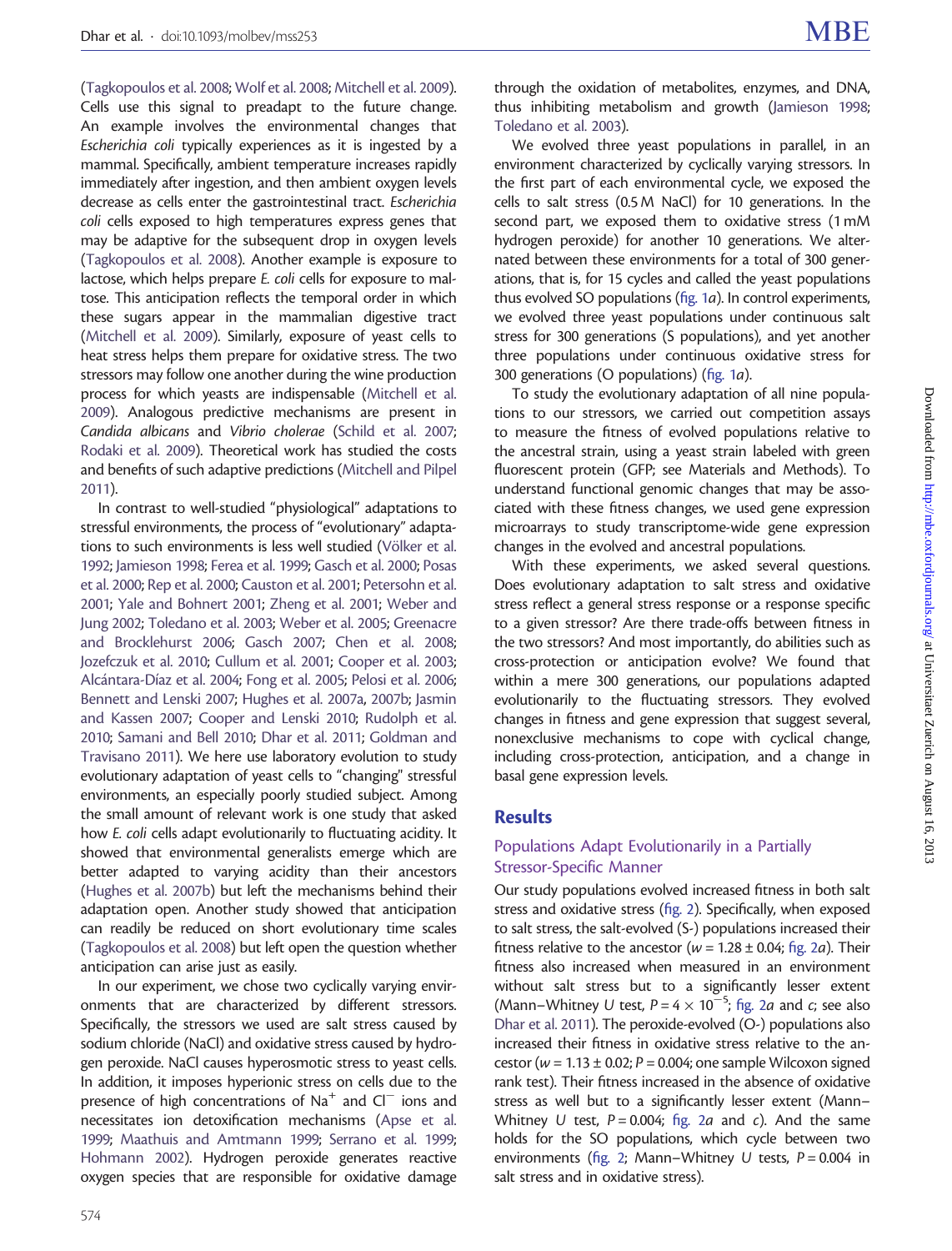<span id="page-2-0"></span>

FIG. 1. Experimental design and hypothetical examples of gene expression changes. (a) We evolved nine yeast populations in parallel in the laboratory. Three of these populations (SO populations) were exposed to a fluctuating environment, where the cells were first exposed to salt stress for 10 generations and then to oxidative stress for the next 10 generations. We repeated this cycle 15 times for a total of 300 generations. We also evolved six other populations as controls. Three of these populations were continuously exposed to salt stress for 300 generations (S populations), whereas the other three were exposed to continuous oxidative stress for 300 generations (O populations). Panels (b–d) show physiological expression changes of a hypothetical gene before (solid line) and after (dotted line) evolutionary adaptation. The x axis shows time (on a physiological time scale) after the organism has been exposed to a stressor, and the y axis shows the expression level of the gene. (b) Basal increase in expression of a gene even in the absence of a stressor. (c) Increase in the induction of the gene in the stressor. (d) Reduction in repression of the gene in the stressor after evolution. Other changes and combinations thereof are possible [\(supplementary fig. S2](http://mbe.oxfordjournals.org/lookup/suppl/doi:10.1093/molbev/mss253/-/DC1), [Supplementary Material](http://mbe.oxfordjournals.org/lookup/suppl/doi:10.1093/molbev/mss253/-/DC1) online). Expression changes are shown as linear but need not be linear.

A second supporting line of evidence comes from yeast populations evolved in growth medium without stressors, which are referred to as control (C) populations in [figure 2.](#page-3-0) These populations allowed us to completely rule out the possibility that the adaptations in the S, O, and SO populations are solely due to adaptations to the general growth medium or due to the experimental evolution protocol. In

salt stress, the S, O, and SO populations had significantly higher fitness than the control populations, suggesting that the adaptations in the S, O, and SO populations are partially specific to salt stress ( $w = 1.18 \pm 0.01$  for control populations;  $P = 4.1 \times 10^{-5}$  for comparison between S and control populations;  $P = 0.004$  for comparison between O and control populations;  $P = 4.1 \times 10^{-5}$  for comparison between SO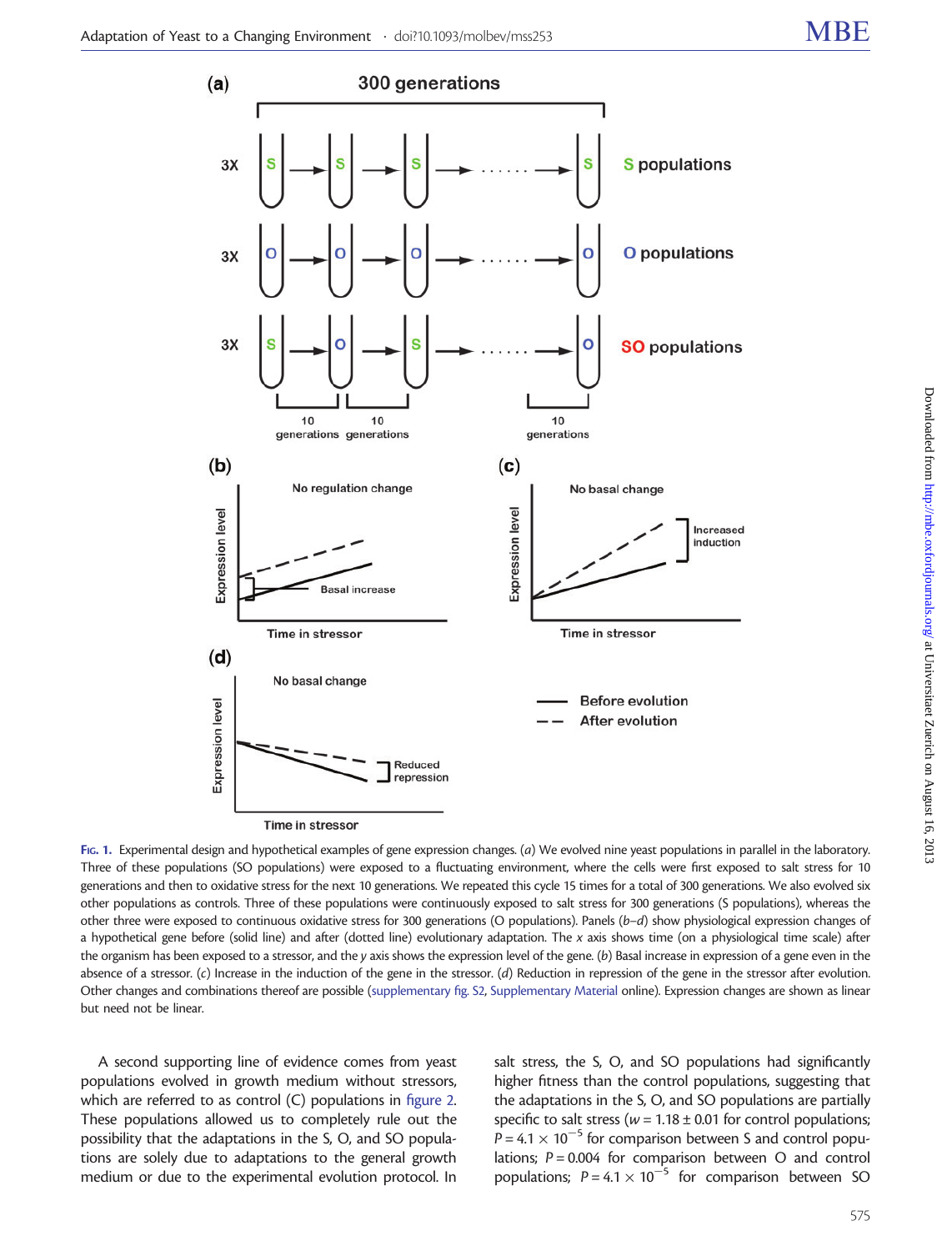<span id="page-3-0"></span>

FIG. 2. Fitness analysis of the evolved populations in salt stress and in oxidative stress. The fitness of each evolved yeast population relative to the ancestral strain was measured with a competition assay against a GFP-tagged reference yeast strain using FACS. A relative fitness of one suggests that the evolved population is as fit as the ancestral strain. (a) Relative fitness of the evolved yeast populations under salt stress. All populations show increased salt-specific fitness in this medium, including O populations and control C populations that never experienced salt stress ( $w = 1.28 \pm 0.04$  standard deviations for S populations,  $w = 1.22 \pm 0.02$  for O populations,  $w = 1.24 \pm 0.05$  for SO populations, and  $w = 1.18 \pm 0.01$  for C populations). We note that S, O, and SO populations show a significantly higher fitness increase than the C populations, suggesting salt-specific adaptations in these populations. (b) Relative fitness of the evolved yeast populations under oxidative stress. The O and the SO populations, but not the

and control populations; fig. 2a). In oxidative stress, the O and SO populations but not the S populations had significantly higher fitness than the control populations suggesting that the adaptations in O and SO populations are partially oxidative stress specific ( $w = 1.05 \pm 0.02$  for control populations;  $P = 0.26$  for comparison between S and control populations;  $P = 4.1 \times 10^{-5}$  for comparison between O and control populations;  $P = 4.1 \times 10^{-5}$  for comparison between SO and control populations; fig. 2b). Taken together, these observations show that evolutionary adaptation has occurred and that part of that adaptation reflects the presence of a stressor in the environment.

Previous studies on the physiological response of yeast and other organisms (e.g., E. coli and Bacillus subtilis) have shown that organisms have a general stress response that is independent of the stressors that they are exposed to [\(Gasch et al.](#page-14-0) [2000;](#page-14-0) [Causton et al. 2001;](#page-13-0) [Petersohn et al. 2001;](#page-15-0) [Weber et al.](#page-15-0) [2005\)](#page-15-0). Do perhaps all evolutionary adaptations that occurred in our populations affect only this general stress response? This possibility leads to two predictions, neither of which is born out by our data.

First, we would expect that our S and O populations would not differ in fitness in any of the stressors. However, this is not the case. Specifically, consider the S populations, which we evolved under salt stress. Their fitness increased significantly relative to the ancestor in salt stress ( $w = 1.28 \pm 0.04$ ; one sample Wilcoxon signed rank test,  $P = 0.004$ ; fig. 2a), an increase that is significantly higher than the fitness increase in O populations under salt stress (Mann–Whitney U test,  $P = 0.003$ ). Analogously, O populations show a significant fitness increase in oxidative stress (one sample Wilcoxon signed rank test,  $P = 0.004$ ). This increase is also significantly higher than the fitness increase in S populations under oxidative stress (Mann–Whitney U test,  $P = 0.0005$ ). Taken together, these observations suggest that evolutionary adaptation to these stressors does not just affect a general stress response.

A second prediction is that SO populations should not differ at all in their fitness from S populations and from O populations. This prediction is also wrong. The cycling populations increased their fitness under both salt stress ( $w = 1.24 \pm 0.05$ ; Wilcoxon signed rank test,  $P = 0.004$ ) and

#### F<sub>IG</sub>. 2. Continued

S populations, which never experienced oxidative stress during this experiment, show a stressor-specific fitness increase under oxidative stress ( $w = 1.04 \pm 0.05$  for S populations,  $w = 1.13 \pm 0.02$  for O populations,  $w = 1.13 \pm 0.04$  for SO populations, and  $w = 1.05 \pm 0.02$  for C populations). Again, O and SO populations but not S populations show significantly higher fitness increase compared with the C populations, suggesting that at least part of the adaptations in these populations is due to adaptation to oxidative stress. (c) Relative fitness of the evolved yeast populations in medium without stressors  $w = 1.12 \pm 0.03$  for S populations,  $w = 1.09 \pm 0.03$  for O populations,  $w = 1.07 \pm 0.02$  for SO populations, and  $w = 1.10 \pm 0.01$  for C populations. In each panel, the horizontal line inside a box corresponds to the mean fitness, the height of a box corresponds to the mean  $\pm$  1 standard error (SE), and the whisker corresponds to the mean  $\pm$  1 standard deviation (SD). An asterisk indicates a significant difference in a pairwise comparison of populations (Mann–Whitney U test).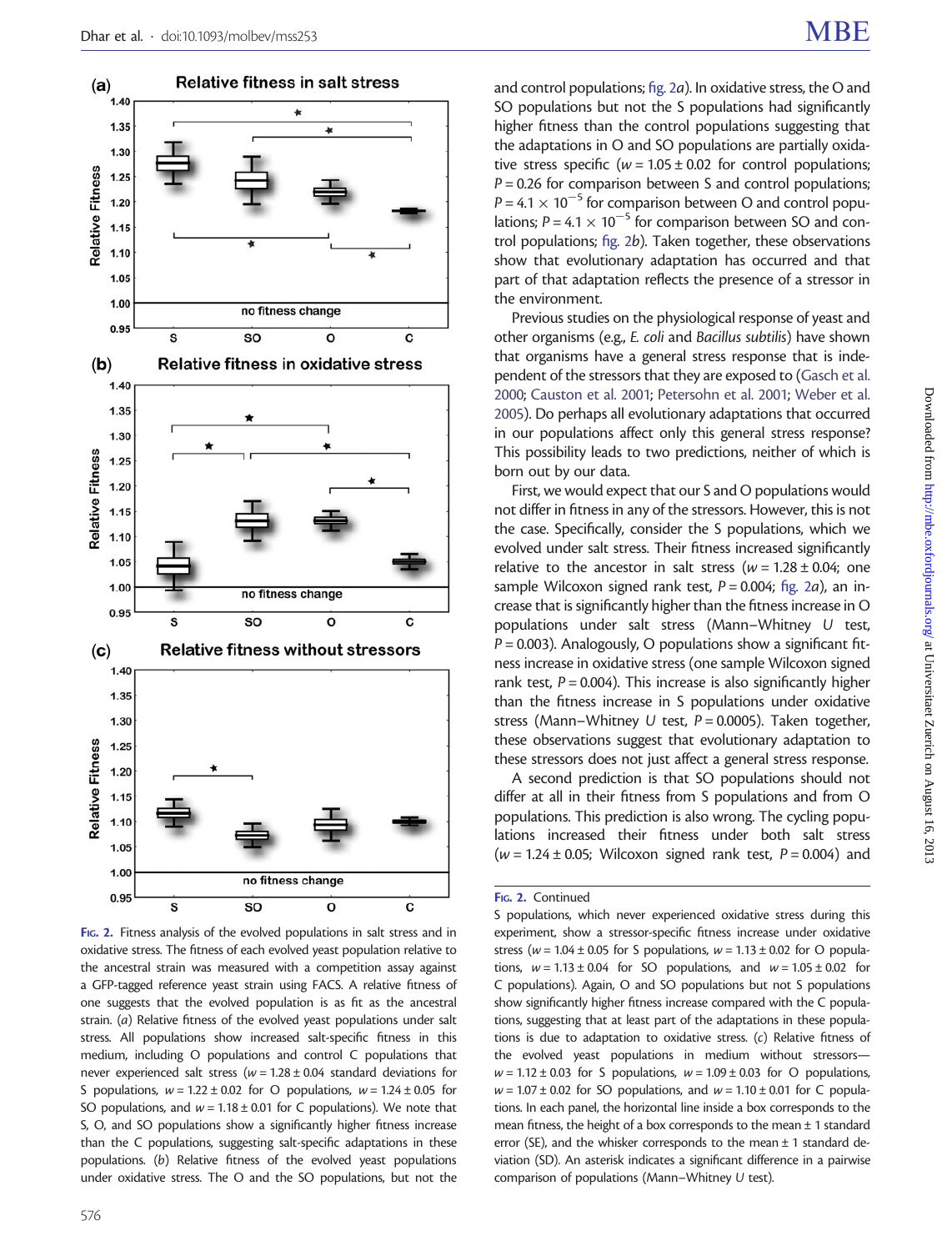oxidative stress ( $w = 1.13 \pm 0.04$ ,  $P = 0.004$ ) compared with the ancestor. Importantly, under oxidative stress, the SO populations had a higher fitness than the S populations ( $w = 1.04 \pm 0.05$  for S populations; Mann–Whitney U test  $P = 0.004$ ). Under oxidative stress, their fitness was indistinguishable from that of the O populations, and under salt stress, they also had the same fitness as the S and O popula-tions [\(fig. 2](#page-3-0), Mann–Whitney U tests,  $P > 0.19$ ). In sum, two different lines of evidence argue that part of the evolutionary adaptation we see is partially specific to the stressor applied and does not just affect a general stress response.

#### Cells Exposed to Oxidative Stress Evolve Cross-Protection against Salt Stress

We next turned to analyzing the changes in gene expression that accompanied evolutionary adaptation.

Although parallel populations in our experiment may well differ in how individual genes change their expression, we focused on common patterns rather than idiosyncratic changes in individual populations. For this reason, we pooled expression data from our replicate populations for statistical analysis.

To interpret our gene expression measurements, it is important to distinguish between two kinds of adaptation, physiological and evolutionary adaptation. Physiological adaptation refers to changes in gene expression within a short time after exposure to a stressor. In contrast, evolutionary adaptation reflects changes in gene expression that occur after long-term exposure to stressors, that is, over many generations. Changes caused by evolutionary adaptation can be further subdivided into "basal" expression changes and changes in "regulation." Basal expression changes are changes that occur even in the absence of stressor in an evolved population relative to the ancestor, whereas regulatory changes arise through changed regulation of genes in response to stressors. [Figure 1](#page-2-0)b–d show several hypothetical examples of the kinds of evolutionary expression changes that can occur in our evolutionary experiments ([supplemen](http://mbe.oxfordjournals.org/lookup/suppl/doi:10.1093/molbev/mss253/-/DC1)[tary fig. S2](http://mbe.oxfordjournals.org/lookup/suppl/doi:10.1093/molbev/mss253/-/DC1), [Supplementary Material](http://mbe.oxfordjournals.org/lookup/suppl/doi:10.1093/molbev/mss253/-/DC1) online, contains a more exhaustive list).

[Berry and Gasch \(2008\)](#page-13-0) showed that the exposure of yeast cells to a primary stressor can prepare them for future secondary stressors that could be different from the primary stressor. We wanted to investigate whether this kind of cross-protection can evolve in our experiment, that is, whether long-term exposure of yeast cells to one stressor can protect these cells against another stressor. We note that cross-protection could be symmetric or asymmetric in nature ([fig. 3](#page-5-0)a). In symmetric cross-protection, adaptation to stressor 1 would protect the cells against stressor 2 ( $1 \rightarrow 2$ ) and vice versa  $(2 \rightarrow 1)$ . In contrast, asymmetric cross-protection would work in only one direction, that is,  $1 \rightarrow 2$  or  $2 \rightarrow 1$ , but not both. In terms of our experiment, asymmetric cross-protection means that evolutionary adaptation to salt stress could protect cells against oxidative stress, whereas evolutionary adaptation to oxidative stress might not protect cells against salt stress or vice versa.

Two lines of evidence from our experiments point to evolution of asymmetric cross-protection, where long-term adaptation to oxidative stress protects yeast cells against salt stress but not vice versa. First, the O populations show a significant fitness increase in salt compared with the ancestor ( $w = 1.22 \pm 0.02$ ;  $P = 0.004$ ), although they were never exposed to salt stress during our evolution experiment [\(fig. 2](#page-3-0)a). Their fitness in salt is also significantly higher than their fitness in medium without stressor (Mann–Whitney U test,  $P = 4 \times 10^{-5}$ ). In contrast, although the S populations show a (small but significant) fitness increase under oxidative stress relative to the ancestor ( $w = 1.04 \pm 0.05$ ; P = 0.008), their fitness in oxidative stress is lower than in medium without stressor (Mann–Whitney U test,  $P = 0.008$ ; [fig. 2](#page-3-0)b and c). Thus, this fitness increase in the S populations does not reflect an adaptation to the oxidative stressor in the growth medium. These observations suggest that previous exposure to oxidative stress protects cells against salt stress but not vice versa. The second line of evidence comes from fitness measurements that we carried out in two different cycles of exposure to stressors. Briefly, SO and O populations show higher fitness in the  $O \rightarrow S$  cycle than in the  $S \rightarrow O$  cycle, suggesting evolution of asymmetric cross-protection [\(supple](http://mbe.oxfordjournals.org/lookup/suppl/doi:10.1093/molbev/mss253/-/DC1)[mentary results S1](http://mbe.oxfordjournals.org/lookup/suppl/doi:10.1093/molbev/mss253/-/DC1), [Supplementary Material](http://mbe.oxfordjournals.org/lookup/suppl/doi:10.1093/molbev/mss253/-/DC1) online).

Both the O and the SO populations had been exposed to oxidative stress for prolonged periods during the evolution experiment, one of them continuously and the other multiple times. This raised the question whether such prolonged exposure is a requirement for the cross-protection we see. In other words, is the cross-protection we observed an evolutionary response to prolonged or repeated oxidative stress, or is it independent of such prolonged exposure? Our experiments allow us to distinguish between these possibilities, because the S populations were not exposed to oxidative stress during the evolution experiment. If cross-protection is an evolved feature, we would predict that it does not occur in S populations. Indeed, in these populations, there is no fitness difference between the  $O \rightarrow S$  cycle [\(fig. 4](#page-6-0)a, left-most data) and the  $S \rightarrow O$  cycle [\(fig. 4](#page-6-0)b; left-most data) (Mann–Whitney U test,  $P = 0.1043$ ). That is, in populations not exposed to oxidative stress during the evolution experiment, pre-exposure to oxidative stress does not increase fitness. In sum, our observations suggest that our populations evolved asymmetric cross-protection, where pre-exposure to oxidative stress can protect a population against salt stress.

#### Evolved Asymmetric Cross-Protection Is Reflected in Shared Genes That Change Regulation

We next asked whether the evolved cross-protection we observed had also left an evolutionary signature in gene expression changes. To find out, we turned our attention to genes that changed their regulation during our evolution experiment (see Materials and Methods). The observations we made regard quantitative differences in the number of genes that change regulation in the S population, on the one hand, and in the O and SO populations, on the other hand. We first turn to the S populations, where 61 genes changed their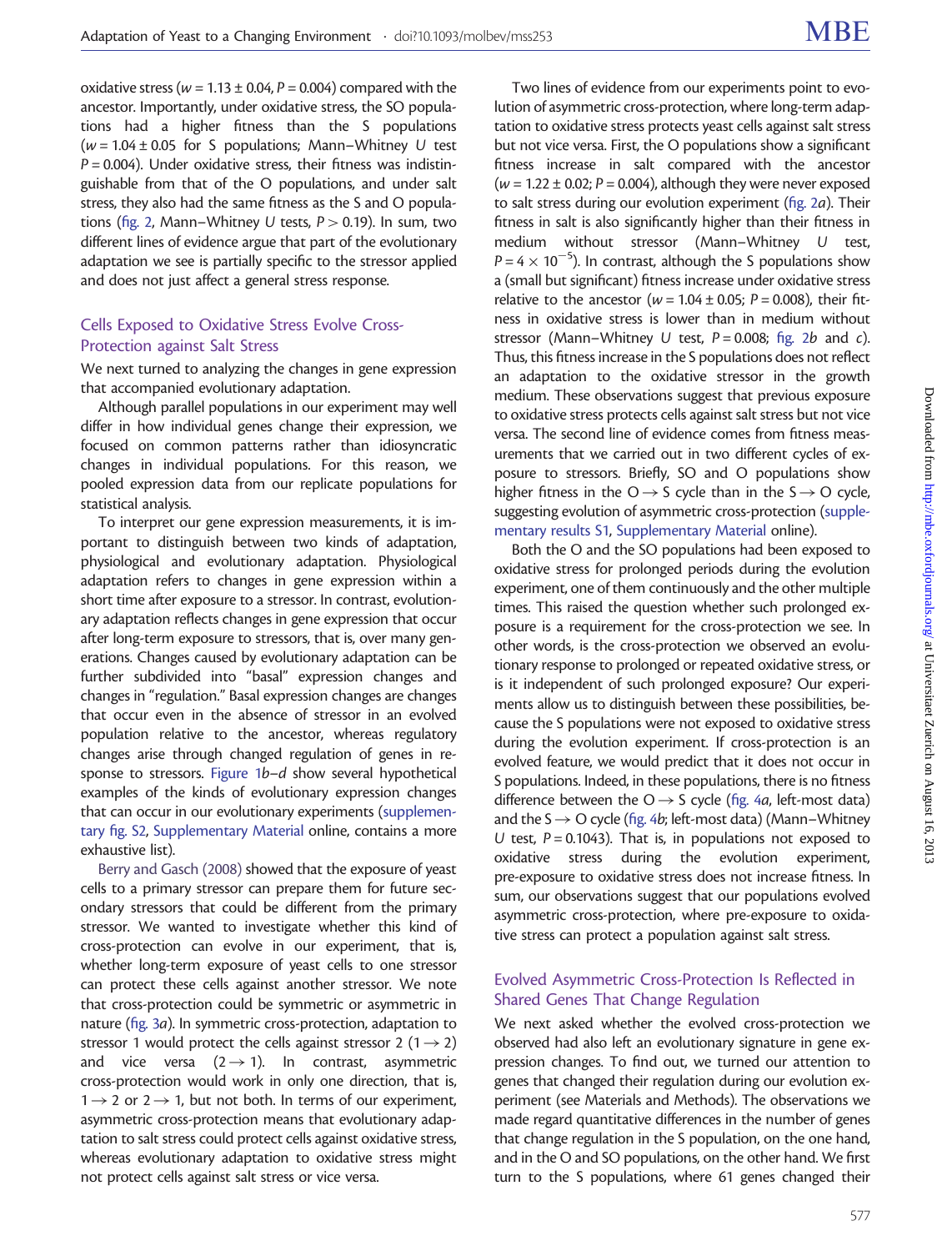<span id="page-5-0"></span>

FIG. 3. Symmetric and asymmetric cross-protection. (a) The types of stress cross-protection that can occur in our experiments. Symmetric cross-protection means that adaptation to stressor 1 protects the cells against stressor 2 and vice versa. In contrast, in case of asymmetric cross-protection, adaptation to only one stressor protects against the other but not vice versa. Asymmetric cross-protection could be of two different types, as shown. (b) Venn diagram showing overlap between genes with changed regulation in oxidative stress (upper three numbers) and in salt stress (lower three numbers). The middle three numbers, in the intersection of the ellipses, correspond to genes that change regulation both in oxidative stress and in salt stress. For example, in S populations, 13 and 61 genes show changes in regulation in oxidative stress and in salt stress, respectively, with only one gene that is common between them. See text for details. The purple asterisks indicate significant difference in overlap between different populations.

regulation relative to the ancestral strain in the salt-evolved S populations—when the S populations are exposed to salt (fig. 3b, left-most data). Many fewer genes (13 genes) changed their regulation in the S populations when these populations are exposed to oxidative stress. Importantly, the intersection of these two sets of genes is very small: only one gene (1.64% of 61 genes) changed regulation in response to both salt and

oxidative stress (fig. 3b, left-most data). We tested the null hypothesis that this overlap could occur by chance alone, that is, for sets of 61 and 13 genes drawn at random from the yeast genome [\(supplementary methods S1,](http://mbe.oxfordjournals.org/lookup/suppl/doi:10.1093/molbev/mss253/-/DC1) [Supplementary Material](http://mbe.oxfordjournals.org/lookup/suppl/doi:10.1093/molbev/mss253/-/DC1) online). The answer is yes (randomization test  $P = 0.131$ ; [supplementary methods S1,](http://mbe.oxfordjournals.org/lookup/suppl/doi:10.1093/molbev/mss253/-/DC1) [Supplementary Material](http://mbe.oxfordjournals.org/lookup/suppl/doi:10.1093/molbev/mss253/-/DC1) online).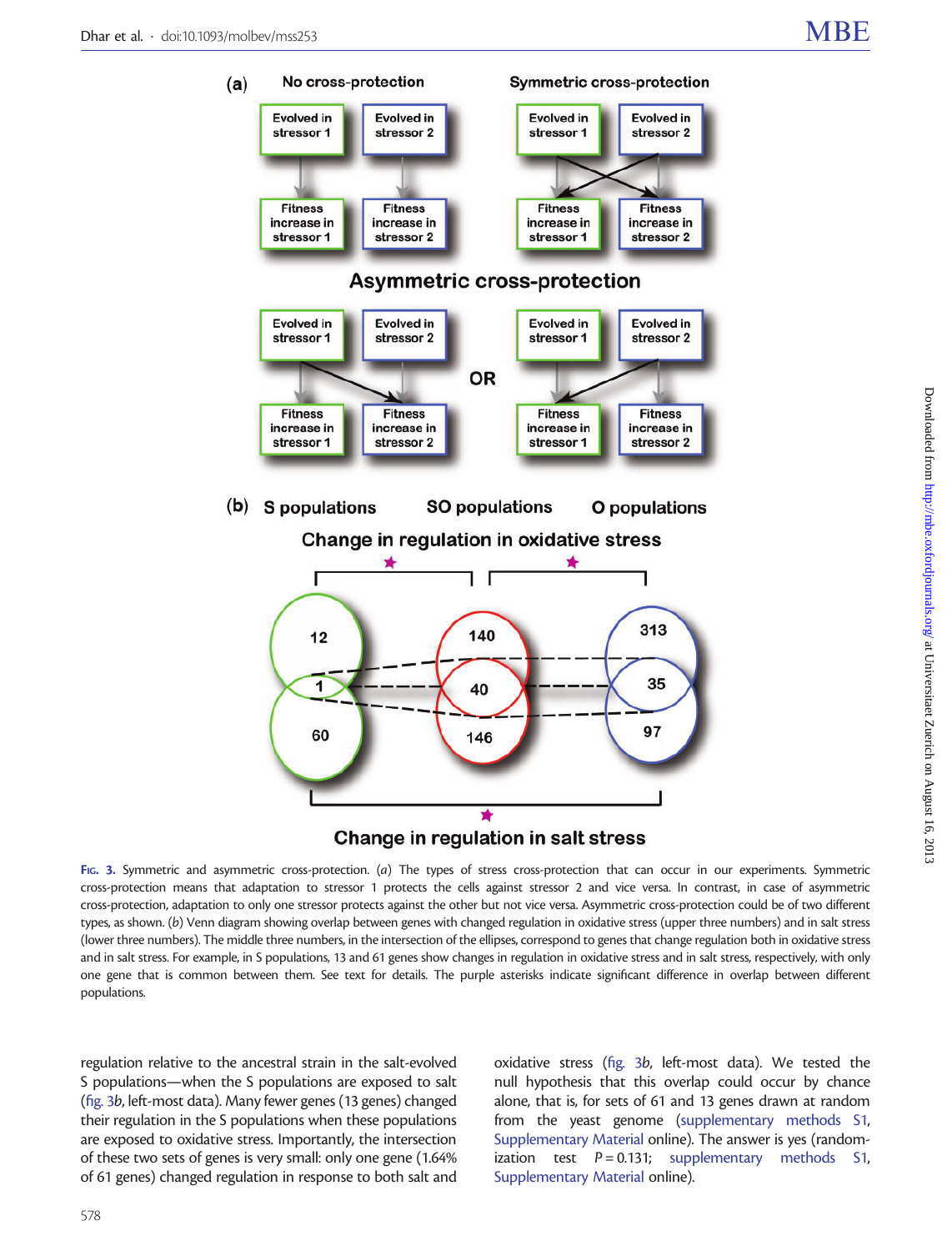<span id="page-6-0"></span>

FIG. 4. Fitness analysis of the evolved populations in one  $S \rightarrow O$  transition and in one  $O \rightarrow S$  transition. (a) Relative fitness in the S  $\rightarrow$  O transition. In these competition assays, we first let yeast cells grow for 24 h under salt stress, then for another 24 h under oxidative stress, and measured competitive fitness thereafter ( $w = 1.07 \pm 0.04$  for S populations,  $w = 1.12 \pm 0.01$  for O populations, and  $w = 1.14 \pm 0.02$  for SO populations). (b) Relative fitness in the  $O \rightarrow S$  transition. As in (a), except that cells were first exposed to oxidative stress and then to salt stress ( $w = 1.09 \pm 0.05$  for S populations,  $w = 1.14 \pm 0.01$  for O populations and  $w = 1.15 \pm 0.02$  for SO populations). For O populations and SO populations, the fitness increase is significantly higher in the O  $\rightarrow$  S transition compared with the fitness in the  $S \rightarrow O$  transition  $(P = 2.37 \times 10^{-8}$  for O populations and P = 0.001 for SO populations). However, this does not hold for S populations ( $P = 0.1043$ ). The line in the box represents the mean fitness, the box represents mean ± 1 standard error (SE), and the whisker represents mean  $\pm$  1 standard deviation (SD). The asterisks indicate a significant difference in fitness (Mann– Whitney U test).

This overlap is much greater in O populations [\(fig. 3](#page-5-0)b, right-most data). Analogously to what we observed in the S populations, more genes change their regulation when O populations are exposed to oxidative stress (348 genes) than when they are exposed to salt stress (132). However, now the overlap between these two sets of genes (35 genes or 10.06% of 348 genes) is greater than expected by chance alone (randomization test  $P < 10^{-7}$ ). In addition, the overlap is also significantly greater than in the salt-evolved populations  $(\chi^2$  test P = 0.0392, df = 1, [supplementary methods S2,](http://mbe.oxfordjournals.org/lookup/suppl/doi:10.1093/molbev/mss253/-/DC1)

[Supplementary Material](http://mbe.oxfordjournals.org/lookup/suppl/doi:10.1093/molbev/mss253/-/DC1) online). We note that this significant overlap does not just result from the greater number of genes that change their regulation in O than in S populations [\(fig. 3](#page-5-0)b, right-most data and left-most data), because our tests account for this fact ([supplementary methods S1,](http://mbe.oxfordjournals.org/lookup/suppl/doi:10.1093/molbev/mss253/-/DC1) [Supplementary Material](http://mbe.oxfordjournals.org/lookup/suppl/doi:10.1093/molbev/mss253/-/DC1) online). Among these 35 genes, there are two genes that show a change in induction in salt and in peroxide. One gene, PUT4, was induced in response to osmotic stress in three previous physiological studies of the stress response [\(Posas et al. 2000](#page-15-0); [Rep et al. 2000;](#page-15-0) [Yale](#page-15-0) [and Bohnert 2001](#page-15-0)). The second gene, YDL199C, encodes a putative transporter protein that has been shown to reduce oxidative stress resistance when knocked out [\(Higgins et al.](#page-14-0) [2002\)](#page-14-0). In addition, O populations harbor 33 genes that show change in repression in salt and in peroxide [\(supple](http://mbe.oxfordjournals.org/lookup/suppl/doi:10.1093/molbev/mss253/-/DC1)[mentary results S3](http://mbe.oxfordjournals.org/lookup/suppl/doi:10.1093/molbev/mss253/-/DC1), [Supplementary Material](http://mbe.oxfordjournals.org/lookup/suppl/doi:10.1093/molbev/mss253/-/DC1) online).

An analogous pattern holds in SO populations [\(fig. 3](#page-5-0)b, middle data). Here, the overlap between the set of genes that changed regulation in salt and oxidative stress (40 genes) is greater than expected by chance alone (randomization test  $P < 10^{-7}$ ). It is also significantly greater than the overlap in S populations ( $\chi^2$  test P = 0.0045, df = 1). One of the affected genes, PUT4, is shared with O populations. A second gene, DDR48, was found to be upregulated in salt and in peroxide in previous studies of physiological stress adaptation ([Gasch et al. 2000;](#page-14-0) [Posas et al. 2000](#page-15-0); [Rep et al.](#page-15-0) [2000;](#page-15-0) [Causton et al. 2001](#page-13-0); [Yale and Bohnert 2001\)](#page-15-0). Yet another gene, YOR152C, is upregulated as part of the common environmental stress response [\(Gasch et al. 2000\)](#page-14-0) [\(supple](http://mbe.oxfordjournals.org/lookup/suppl/doi:10.1093/molbev/mss253/-/DC1)[mentary results S3](http://mbe.oxfordjournals.org/lookup/suppl/doi:10.1093/molbev/mss253/-/DC1), [Supplementary Material](http://mbe.oxfordjournals.org/lookup/suppl/doi:10.1093/molbev/mss253/-/DC1) online).

We note parenthetically that in the SO populations, the number of genes that change in regulation is almost equal between salt stress (186 genes) and oxidative stress (180 genes). These two numbers are significantly more similar to each other than in the S and O populations ( $\chi^2$  test at  $df = 1$ ,  $P < 0.0001$  both for comparison between S and SO populations and between O and SO populations; [supplemen](http://mbe.oxfordjournals.org/lookup/suppl/doi:10.1093/molbev/mss253/-/DC1)[tary methods S3](http://mbe.oxfordjournals.org/lookup/suppl/doi:10.1093/molbev/mss253/-/DC1), [Supplementary Material](http://mbe.oxfordjournals.org/lookup/suppl/doi:10.1093/molbev/mss253/-/DC1) online), which is consistent with the fact that these populations have been evolved in both stressors for an equal amount of time.

In sum, asymmetric cross-protection is associated with a significantly increased fraction of genes that change their expression in both salt and oxidative stress, when populations evolve under sustained (O populations) or repeated (SO populations) oxidative stress.

In the [supplementary material](http://mbe.oxfordjournals.org/lookup/suppl/doi:10.1093/molbev/mss253/-/DC1), [Supplementary Material](http://mbe.oxfordjournals.org/lookup/suppl/doi:10.1093/molbev/mss253/-/DC1) online, we discuss in more detail the numbers of genes that change either basal expression or regulation in S, O, and SO populations and the genes with expression changes that are shared between these populations [\(supplementary fig.](http://mbe.oxfordjournals.org/lookup/suppl/doi:10.1093/molbev/mss253/-/DC1) [S3](http://mbe.oxfordjournals.org/lookup/suppl/doi:10.1093/molbev/mss253/-/DC1) and [supplementary results S2,](http://mbe.oxfordjournals.org/lookup/suppl/doi:10.1093/molbev/mss253/-/DC1) [Supplementary Material](http://mbe.oxfordjournals.org/lookup/suppl/doi:10.1093/molbev/mss253/-/DC1) online). Also in the [supplementary material,](http://mbe.oxfordjournals.org/lookup/suppl/doi:10.1093/molbev/mss253/-/DC1) [Supplementary](http://mbe.oxfordjournals.org/lookup/suppl/doi:10.1093/molbev/mss253/-/DC1) [Material](http://mbe.oxfordjournals.org/lookup/suppl/doi:10.1093/molbev/mss253/-/DC1) online, we report another observation that is consistent with evolved asymmetric cross-protection. Specifically, genes changing their expression evolutionarily in O and SO populations are significantly more similar in their function to each other than to genes that change their expression in S populations [\(supplementary fig. S4](http://mbe.oxfordjournals.org/lookup/suppl/doi:10.1093/molbev/mss253/-/DC1) and [supplementary](http://mbe.oxfordjournals.org/lookup/suppl/doi:10.1093/molbev/mss253/-/DC1)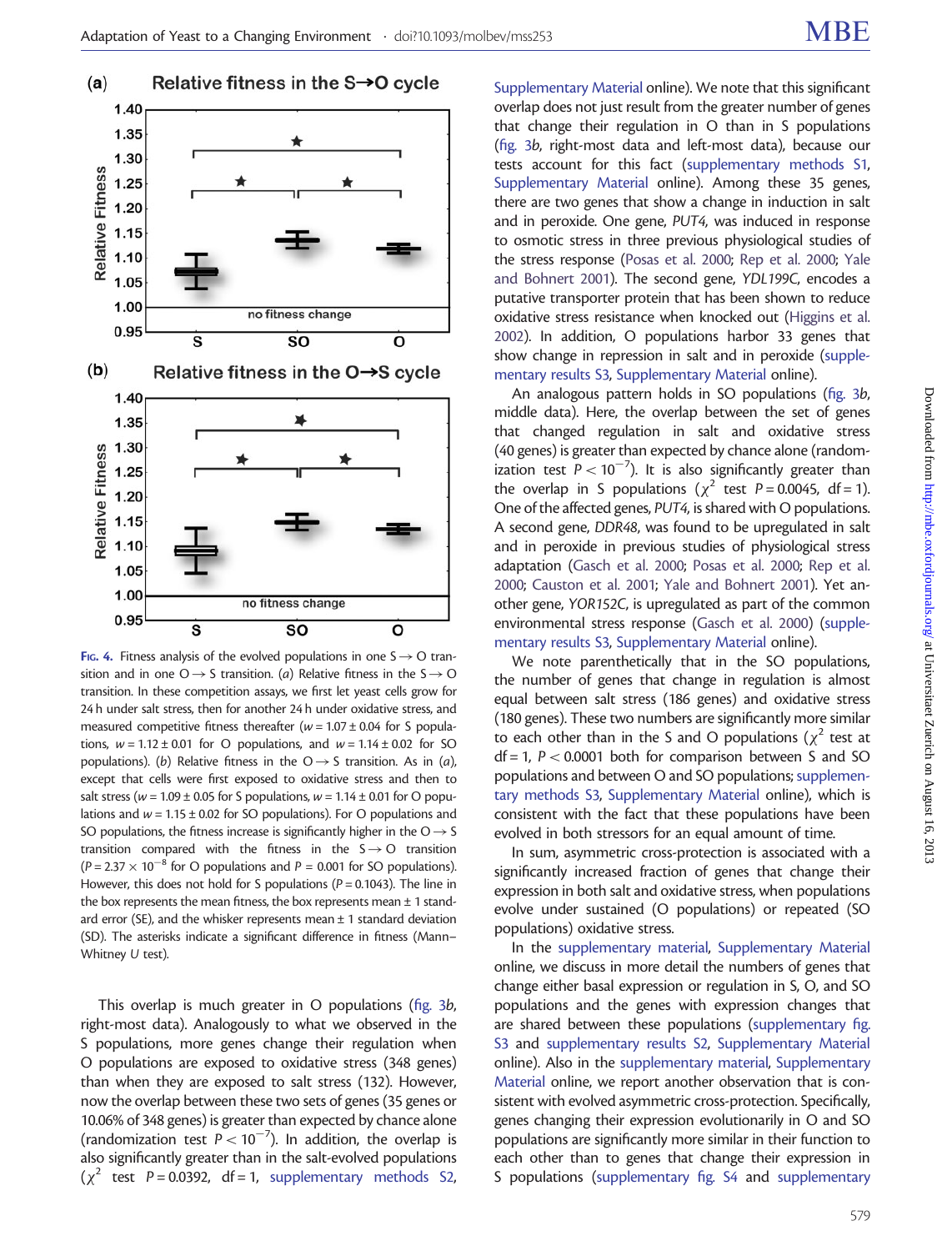[results S4,](http://mbe.oxfordjournals.org/lookup/suppl/doi:10.1093/molbev/mss253/-/DC1) [Supplementary Material](http://mbe.oxfordjournals.org/lookup/suppl/doi:10.1093/molbev/mss253/-/DC1) online). We also associate genes that change regulation in salt stress and in oxidative stress in these populations with phenotype data for null, reduction in function, and overexpression mutants from Saccharomyces Genome Database [\(supplementary fig. S13,](http://mbe.oxfordjournals.org/lookup/suppl/doi:10.1093/molbev/mss253/-/DC1) [Supplementary Material](http://mbe.oxfordjournals.org/lookup/suppl/doi:10.1093/molbev/mss253/-/DC1) online) (phentoype\_data.tab from [http://www.yeastgenome.org/download-data/curation/,](http://www.yeastgenome.org/download-data/curation/) last accessed November 19, 2012; [Cherry et al. 2012\)](#page-14-0).

#### Evolved Anticipation of Stressors in SO Populations

We next asked whether asymmetric cross-protection could explain all the fitness increase we observe in SO populations. If this was so, the fitness of O populations and SO populations would be identical under cycling conditions. However, this is not the case. Even though the fitness of O and SO populations does not differ significantly in salt stress ( $P = 0.1903$ ) or in oxidative stress ( $P = 0.5457$ ), fitness is higher in SO populations both in the  $O \rightarrow S$  cycle [\(fig. 4](#page-6-0)a, P = 0.001) and in the S  $\rightarrow$  O cycle [\(fig. 4](#page-6-0)b, P = 9  $\times$  10<sup>-10</sup>). This higher fitness could have at least two nonexclusive explanations.

First, the SO populations may have evolved adaptations unique to them. In the [supplementary material](http://mbe.oxfordjournals.org/lookup/suppl/doi:10.1093/molbev/mss253/-/DC1), [Supplemen](http://mbe.oxfordjournals.org/lookup/suppl/doi:10.1093/molbev/mss253/-/DC1)[tary Material](http://mbe.oxfordjournals.org/lookup/suppl/doi:10.1093/molbev/mss253/-/DC1) online, we show that our gene expression data support this possibility: In the SO populations, but not in the S or O populations, a distinct group of genes has changed their basal expression in the course of the experiment [\(sup](http://mbe.oxfordjournals.org/lookup/suppl/doi:10.1093/molbev/mss253/-/DC1)[plementary results S5](http://mbe.oxfordjournals.org/lookup/suppl/doi:10.1093/molbev/mss253/-/DC1) and [supplementary figs. S5](http://mbe.oxfordjournals.org/lookup/suppl/doi:10.1093/molbev/mss253/-/DC1) and [S6,](http://mbe.oxfordjournals.org/lookup/suppl/doi:10.1093/molbev/mss253/-/DC1) [Supplementary Material](http://mbe.oxfordjournals.org/lookup/suppl/doi:10.1093/molbev/mss253/-/DC1) online). These include genes well known to be involved in the physiological stress response, such as the gene FRT2, which can promote growth in conditions of high  $Na<sup>+</sup>$  concentrations ([Heath et al. 2004](#page-14-0)), and the genes FRE7 and HMX1. Knockout mutations in these genes can reduce oxidative stress resistance ([Higgins et al. 2002;](#page-14-0) [Collinson et al. 2011](#page-14-0)).

Second, the cycling (SO) populations may have acquired the ability to anticipate the next stressor in each cycle. Adapting physiologically to that stressor before it arises, for example, through gene expression changes, might help explain the higher fitness we observe in the cycling populations. This possibility gives rise to several predictions about changes in gene regulation that we tested next.

The SO population shows evolutionary adaptation in the regulation of two sets of genes, one upon exposure to stressor S (S-specific genes) and the other upon exposure to stressor O (O-specific genes). In this population, S-specific genes would change their expression after exposure to S, that is, as a physiological adaptation to S. If the appearance of stressor S also served as an anticipatory signal for stressor O, one would expect that stressor S also triggers the expression of many O-specific genes. More specifically, in population SO, the number of these O-specific genes should be greater than in a population that was only exposed to stressor S during its evolution. If so, one could conclude that the population has acquired the ability to "interpret" stressor S as anticipating stressor O. Conversely, when population SO is exposed to stressor O, it would show changes in the expression of O-specific genes. If it also shows changes in the expression

of many S-specific genes, one might conclude that stressor O can help the population anticipate stressor S. These simple considerations show that anticipation can be symmetric or asymmetric ([fig. 5](#page-8-0)a; [Mitchell et al. 2009\)](#page-15-0). Symmetric anticipation means that each stressor serves as a signal to anticipate the other stressor. Asymmetric anticipation means that only one of the stressor can help anticipate the other stressor.

The scenario from the preceding paragraph leads to three specific predictions. First, in the SO populations, the sets of genes that evolved changed regulation in response to S and O should show a statistically significant overlap, and, more importantly, this overlap should be greater than in the S and O populations that were never exposed to the fluctuating environment, otherwise we could not conclude that the overlap is an evolved response to the fluctuating environment. We already discussed earlier that the sets of genes with regulatory changes in both salt stress and oxidative stress overlap to a significantly greater extent in SO populations than in S popu-lations [\(fig. 3](#page-5-0)b,  $\chi^2$  test P = 0.0045, df = 1). The overlap is also significantly higher than in O populations ( $\chi^2$  test P = 0.0046,  $df = 1$ ), thus confirming the prediction.

A second prediction is that the overlap of the sets of genes changing expression in physiological response to both salt and oxidative stress should be higher in the SO populations than in the ancestor. This is indeed the case  $(\chi^2$  test,  $P < 0.0001$ , df = 1, [supplementary fig. S7,](http://mbe.oxfordjournals.org/lookup/suppl/doi:10.1093/molbev/mss253/-/DC1) [Supplementary](http://mbe.oxfordjournals.org/lookup/suppl/doi:10.1093/molbev/mss253/-/DC1) [Material](http://mbe.oxfordjournals.org/lookup/suppl/doi:10.1093/molbev/mss253/-/DC1) online). Also, the overlap of these sets of genes is significantly higher in the SO populations when compared with the S populations ( $\chi^2$  test, P < 0.0001, df = 1), but not when compared with the O populations ( $\chi^2$  test, P = 0.70, df = 1) ([supplementary fig. S7](http://mbe.oxfordjournals.org/lookup/suppl/doi:10.1093/molbev/mss253/-/DC1), [Supplementary Material](http://mbe.oxfordjournals.org/lookup/suppl/doi:10.1093/molbev/mss253/-/DC1) online). We discuss the latter observation further in the [sup](http://mbe.oxfordjournals.org/lookup/suppl/doi:10.1093/molbev/mss253/-/DC1)[plementary results S6,](http://mbe.oxfordjournals.org/lookup/suppl/doi:10.1093/molbev/mss253/-/DC1) [Supplementary Material](http://mbe.oxfordjournals.org/lookup/suppl/doi:10.1093/molbev/mss253/-/DC1) online.

We note that these two predictions do not distinguish between symmetric or asymmetric anticipation. However, a third prediction does. It is illustrated by the schematic of [figure 5](#page-8-0)b. Let us denote by  $A_1$  the fraction of genes that have changed regulation both after exposure to salt in SO populations and after exposure to oxidative stress in O populations. If salt has become an anticipatory signal for oxidative stress in SO populations, then  $A_1$  should be significantly greater than  $A_2$  ([fig. 5](#page-8-0)b), which denotes the fraction of genes that change regulation both after exposure to salt stress in S populations and to oxidative stress in O populations. This is indeed the case ( $\chi^2$  test, P < 0.0001, df = 1). In terms of absolute numbers, there are 45 genes in set  $A_1$ , that is, genes that changed regulation in response to salt stress in SO populations and that changed regulation in response to oxidative stress in O populations. There are, however, only 12 genes in set  $A_2$ , that is, genes with changed regulation in O populations in response to oxidative stress and with changed regulation in S populations in response to salt stress.

Conversely, if oxidative stress has become a signal in SO populations to anticipate the salt stress response, then  $A_3$ [\(fig. 5](#page-8-0)b) should be significantly greater than  $A_2$ . That is, the fraction of genes that change their expression when exposed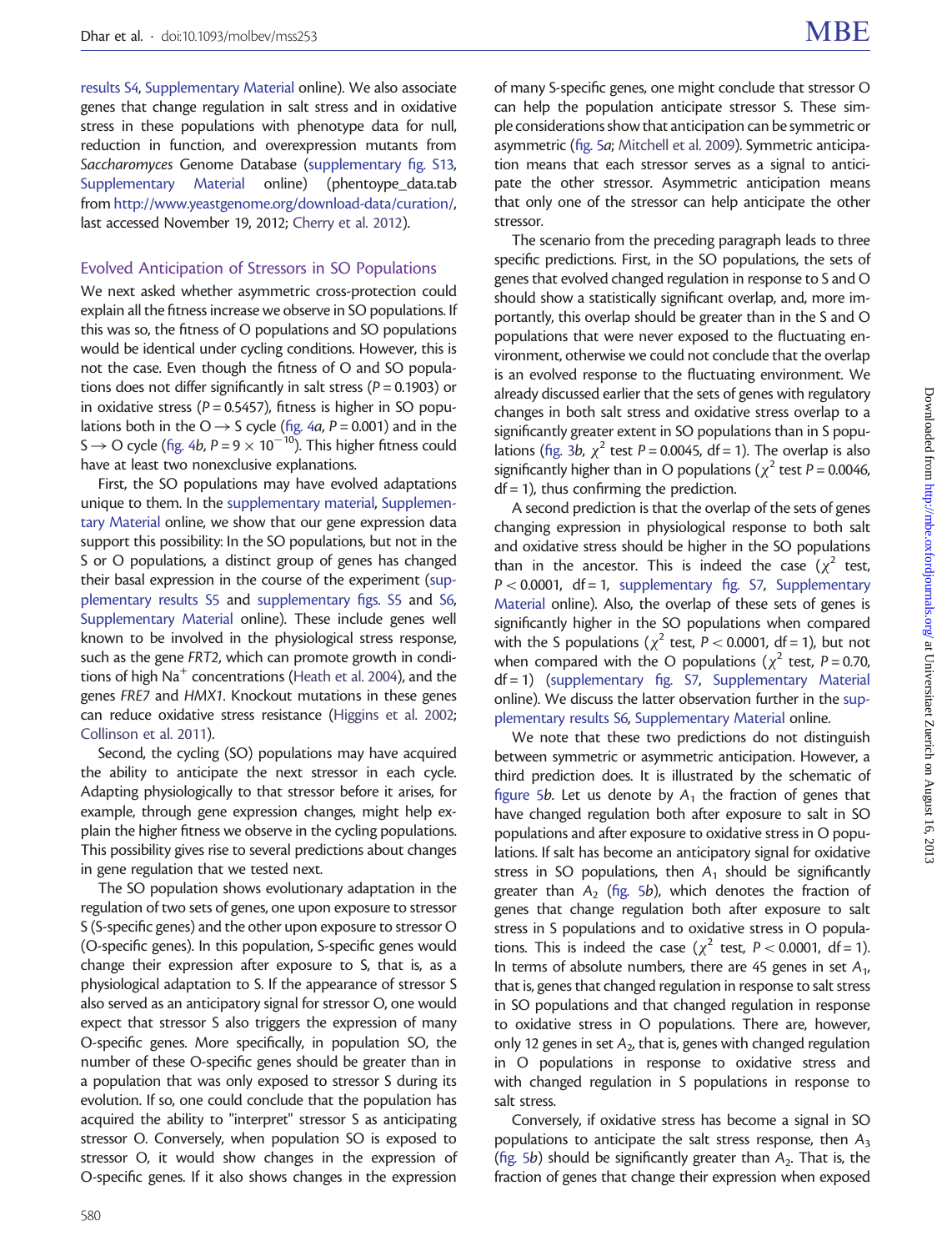<span id="page-8-0"></span>

FIG. 5. Evolved symmetric and asymmetric anticipation and its detection in the SO populations. (a) The concepts of symmetric and asymmetric anticipation. Symmetric anticipation means that each stressor serves as a signal to anticipate the other stressor. Asymmetric anticipation means that only one of the stressors can help anticipate the other stressor. (b) Criteria and data to detecting anticipation.  $A_1$  is the fraction of genes with changed regulation in salt stress in SO populations and in oxidative stress in O populations;  $A_2$  is the fraction of genes with changed regulation both in salt stress in S populations and in oxidative stress in O populations; and  $A_3$  is the fraction of genes with changed regulation both in salt stress in S populations and to oxidative stress in SO populations. The criteria for evidence for no anticipation, symmetric anticipation, and asymmetric anticipation are summarized below the Venn diagram. In our experiments, we found that the set  $A_1$  contains 45 genes and is significantly greater than set  $A_2$ , which contains 12 genes. Set  $A_3$  contains 12 genes, a number that does not differ significantly from the size of set  $A_2$ . The purple asterisk indicates a significant difference in the sizes of the sets  $A_1$  and  $A_2$ .

to oxidative stress in SO populations, and that also change their expression in response to salt stress in S populations, should be significantly greater than the fraction of genes that change regulation both after exposure to salt stress in S populations and to oxidative stress in O populations. This is not the case ( $\chi^2$  test, P = 0.05, df = 1). The absence of evidence for oxidative stress as an anticipatory signal for salt stress could be due to the fact that one cannot completely disentangle the effects of cross-protection and anticipation (see Discussion).

In sum, three lines of evidence based on gene expression changes in our evolved populations suggested that asymmetric anticipatory regulation evolved in our lines, where salt stress can help anticipate oxidative stress, but not vice versa. The genes most likely to be affected by this anticipatory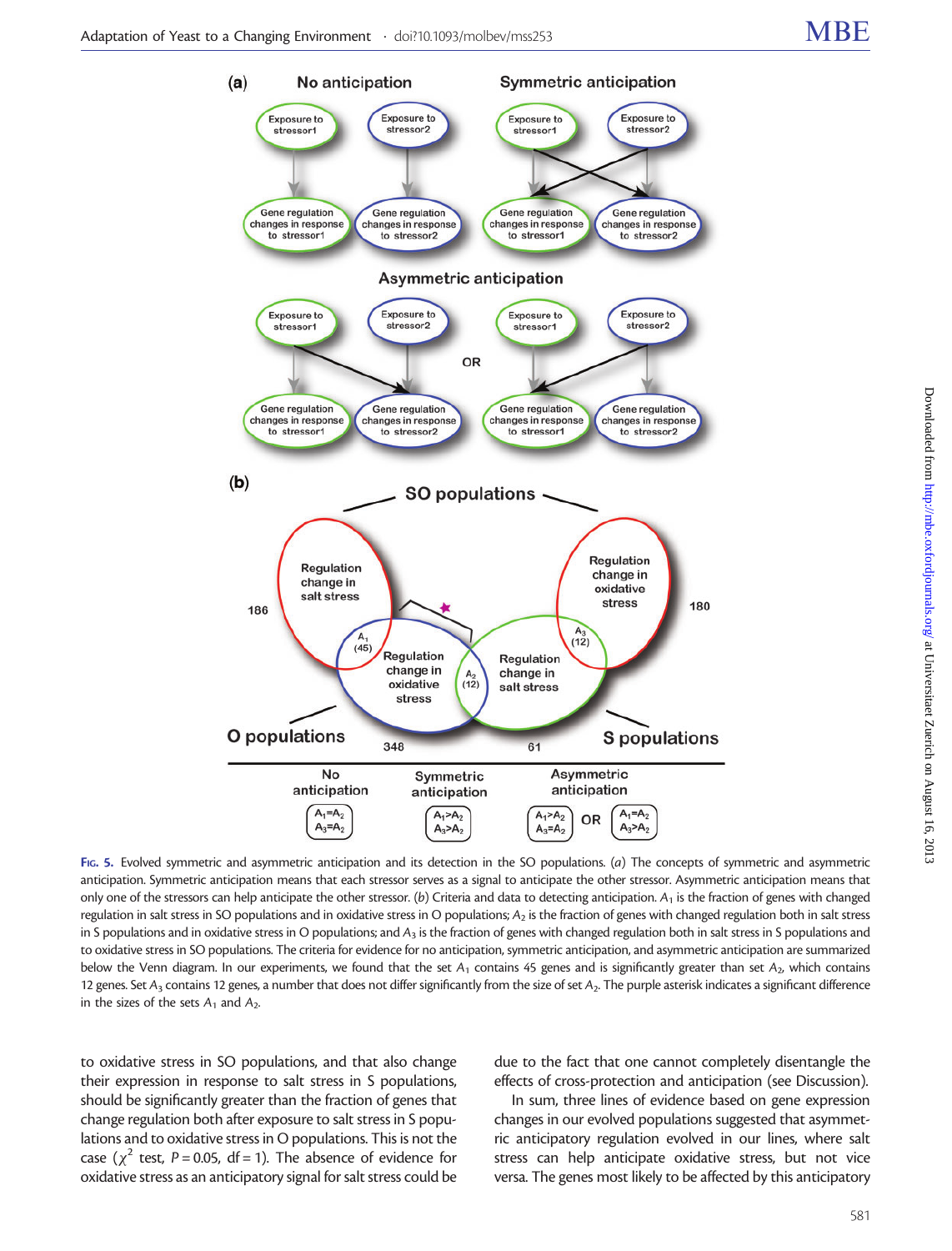regulation are genes that are contained in set  $A_1$  but not in set  $A<sub>2</sub>$  ([fig. 5](#page-8-0)b). There are 33 such genes [\(supplementary table S1,](http://mbe.oxfordjournals.org/lookup/suppl/doi:10.1093/molbev/mss253/-/DC1) [Supplementary Material](http://mbe.oxfordjournals.org/lookup/suppl/doi:10.1093/molbev/mss253/-/DC1) online). Three of them have a known role in the stress response. Specifically, a null mutant of gene YGR035C shows decreased hyperosmotic stress resistance ([Yoshikawa et al. 2009\),](#page-15-0) and the genes SPS4 and HXT2, are associated with tolerance of and adaptation to salt in yeast ([Warringer et al. 2003](#page-15-0)).

# **Discussion**

All three kinds of populations (S, O, and SO) that we studied adapted evolutionarily to their respective stressors within a mere 300 generations and experienced a fitness increase between 10% and 30% relative to the ancestor. Fitness differences between the populations indicate that their evolutionary adaptation is not due to a common stress response but at least partly specific to salt or oxidative stress. Our data also speak to the possibility of a trade-off in fitness, which would occur if the elevated fitness of S populations comes at the price of a reduced fitness under oxidative stress and vice versa for O populations. However, no such trade-off is evident.

We observed the evolution of asymmetric cross-protection ([fig. 2](#page-3-0)a and b), where exposure to oxidative stress protected the cells against salt stress but not vice versa. This assessment is based on fitness differences of populations exposed to oxidative stress and is accompanied by changes in gene regulation in the evolved populations. Specifically, the sets of genes that changed their regulation in response to oxidative and salt stress share many more genes in populations where cross-protection arose than in the ancestor. We emphasize that cross-protection is an evolutionary adaptation that occurred during our experiment, and that depends on prolonged exposure to oxidative stress, because our S populations do not show it. We note that the cross-protection evolved not only in the cycling SO populations but also in the O populations.

One question that remains unanswered is why long-term adaptation to oxidative stress protects yeast cells against salt stress but not vice versa. We discuss two candidate explanations here. First, it is possible that our O populations took an evolutionary path for adaptation to oxidative stress that also partially overlaps with the evolutionary path of adaptation to salt stress. This idea is supported by the fact that similar functional gene classes are significantly enriched or impoverished for genes with regulation change in peroxide in O populations and for genes with regulation change in salt in S populations [\(supplementary fig. S6](http://mbe.oxfordjournals.org/lookup/suppl/doi:10.1093/molbev/mss253/-/DC1), [Supplementary](http://mbe.oxfordjournals.org/lookup/suppl/doi:10.1093/molbev/mss253/-/DC1) [Material](http://mbe.oxfordjournals.org/lookup/suppl/doi:10.1093/molbev/mss253/-/DC1) online). A second possible explanation comes from the observation that many environmental stressors induce the generation or accumulation of reactive oxygen species inside cells, thereby causing oxidative stress. Studies from other yeast species and plants suggest that some oxidative stress response genes might also be associated with the os-motic stress response [\(Gossett et al. 1996](#page-14-0); Cazalé [et al. 1998;](#page-14-0) [Lin and Kao 2002;](#page-14-0) [Chao et al. 2009](#page-14-0)). Thus, long-term adaptation to oxidative stress might partially alleviate the harmful effects of reactive oxygen species caused by other stressors.

A related phenomenon has also been observed for bacterial antibiotic resistance, where many antibiotics work through generating reactive oxygen species in the cells ([Albesa et al.](#page-13-0) [2004;](#page-13-0) [Dwyer et al. 2007;](#page-14-0) [Hassett and Imlay 2007](#page-14-0); [Kohanski](#page-14-0) [et al. 2007\)](#page-14-0). Thus, adaptations to oxidative stress or induction of oxidative stress response pathways through cellular signaling molecules help bacteria survive these antibiotics [\(Dwyer et al. 2009;](#page-14-0) [Lee and Collins 2011](#page-14-0); [Poole 2012](#page-15-0); [Vega](#page-15-0) [et al. 2012](#page-15-0)).

Cross-protection alone cannot explain all the fitness increase in the SO populations in our experiment, because the cycling populations have significantly higher fitness than the O populations under cycling conditions. We investigated two potential nonexclusive causes for this observation through their gene expression signatures. First, the SO populations may have experienced adaptations unique to them, which may include unique changes in gene expression or regulation. We showed that candidate genes with such changes indeed exist. Specifically, many genes changed their basal expression specifically in SO populations [\(supple](http://mbe.oxfordjournals.org/lookup/suppl/doi:10.1093/molbev/mss253/-/DC1)[mentary results S5](http://mbe.oxfordjournals.org/lookup/suppl/doi:10.1093/molbev/mss253/-/DC1) and [supplementary figs. S5](http://mbe.oxfordjournals.org/lookup/suppl/doi:10.1093/molbev/mss253/-/DC1) and [S6,](http://mbe.oxfordjournals.org/lookup/suppl/doi:10.1093/molbev/mss253/-/DC1) [Supplementary Material](http://mbe.oxfordjournals.org/lookup/suppl/doi:10.1093/molbev/mss253/-/DC1) online). Second, the SO populations may have "learned" about the periodic nature of the environmental change and become able to anticipate it. Three lines of evidence for this possibility exist through the proportion of genes that change expression in the SO populations, compared with the S, O, and ancestral populations [\(figs. 3](#page-5-0)b and [5](#page-8-0)b and [supplementary fig. S7](http://mbe.oxfordjournals.org/lookup/suppl/doi:10.1093/molbev/mss253/-/DC1) and [supplementary results](http://mbe.oxfordjournals.org/lookup/suppl/doi:10.1093/molbev/mss253/-/DC1) [S6](http://mbe.oxfordjournals.org/lookup/suppl/doi:10.1093/molbev/mss253/-/DC1), [Supplementary Material](http://mbe.oxfordjournals.org/lookup/suppl/doi:10.1093/molbev/mss253/-/DC1) online). More specifically, this evidence argues for asymmetric anticipation, where salt stress helps anticipate oxidative stress, but not vice versa, in SO populations. Figure 6 summarizes our observations schematically.

The evolutionary adaptations we characterize are complex and involve many genes. It is thus not surprising that our observations leave open questions. First, we have not been



FIG. 6. Summary of observations for cycling populations. The rounded boxes correspond to the two different stressors between which the SO populations cycle (arrows). Fitness and gene expression data provided evidence for evolved cross-protection of oxidative stress against salt stress (light gray ellipse). Gene expression data also indicated asymmetric anticipation of oxidative stress by salt stress (dark gray ellipse) and basal expression changes in genes that were unique to cycling populations (white ellipse). Which of these three features affect fitness most strongly cannot be distinguished from our experiments.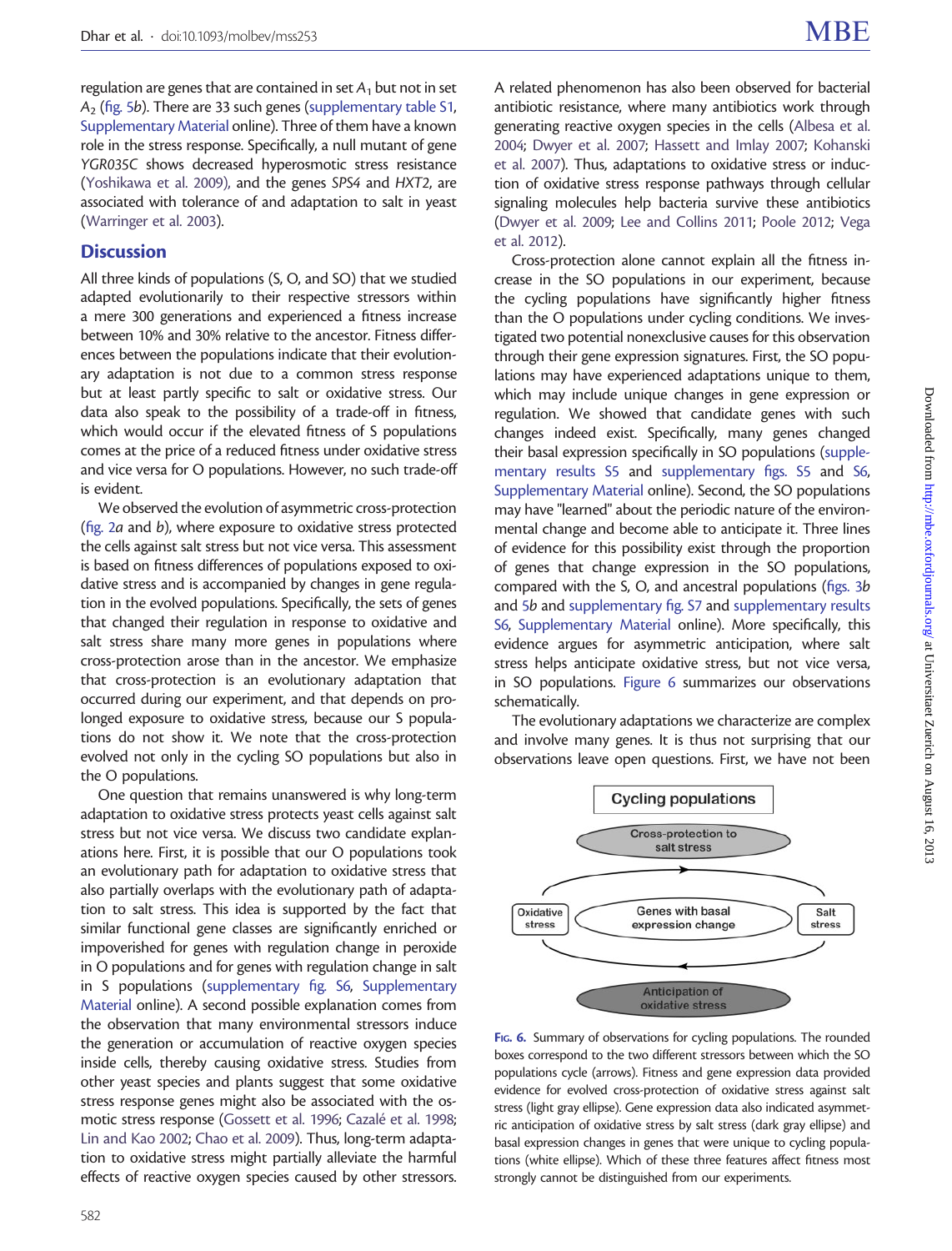able to disentangle the effects of cross-protection and anticipation on fitness in the cycling SO populations. Doing so may in general be very difficult, for the following reason. In cross-protection, a physiological state attained in one stressor protects against a second stressor. In comparison, in anticipation, exposure to the first stressor is necessary for triggering a second protective physiological state. To distinguish between cross-protection and anticipation, it is thus essential to know whether a cell's physiological state when exposed to the second stressor is a result of physiological adaptation to the first stressor or whether it is merely triggered by exposure to the first stressor but specifically protects against the second stressor. Because physiological states may change almost immediately after any environmental change [\(Gasch et al. 2000;](#page-14-0) [Causton et al. 2001\)](#page-13-0), it is difficult to make this distinction.

Although our experiments did not allow us to clearly separate cross-protection and anticipation, they revealed specific gene expression signatures that point toward anticipatory regulation in the cycling SO populations. The fitness changes we observed point in the same direction, because the SO populations have significantly higher fitness than the O populations both in the  $O \rightarrow S$  and in the  $S \rightarrow O$  transition. Using control populations is crucial in this regard, because in their absence, one might falsely attribute the adaptations we see in cycling populations solely to anticipation, instead of to a combination of cross-protection and anticipation.

A second, related limitation is that we do not know whether cross-protection, anticipation, or basal expression changes increase fitness more strongly. The reason is again the inability to completely separate anticipation and cross-protections in cycling populations. However, the data hint that cross-protection has the greatest effect on fitness, because the cycling populations have higher fitness in the  $O \rightarrow S$  transition than in the  $S \rightarrow O$  transition [\(fig. 4](#page-6-0)a and b). A third open question is why cross-protection and anticipation are asymmetric and why they occur in opposite directions.

Multiple genes that changed their regulation and expression in our experiments have been previously implicated in physiological adaptation to salt or oxidative stress [\(supple](http://mbe.oxfordjournals.org/lookup/suppl/doi:10.1093/molbev/mss253/-/DC1)[mentary results S3](http://mbe.oxfordjournals.org/lookup/suppl/doi:10.1093/molbev/mss253/-/DC1) and [S5](http://mbe.oxfordjournals.org/lookup/suppl/doi:10.1093/molbev/mss253/-/DC1), [Supplementary Material](http://mbe.oxfordjournals.org/lookup/suppl/doi:10.1093/molbev/mss253/-/DC1) online). It may be tempting to search for single genes that may be causally responsible for the adaptations we see. However, two lines of evidence suggest that such a search may not be successful. Recent work has shown ([Berry et al. 2011](#page-13-0)) that the genes required for physiological adaptation to a stressor do not only depend on the stressor but also on other stressors that preceded it. Such interdependencies make the identification of single genes that are unconditionally responsive to a stressor difficult. Second, both the physiological stress response and evolutionary adaptations to stress involves many genes. For example, evolutionary adaptations to salt stress are complex, polygenic, and do not involve measurable allele frequency increases in single adaptive alleles, at least on the time scale of a laboratory evolution experiment ([Dhar et al. 2011\)](#page-14-0).

In sum, past work on physiological adaptation has demonstrated the existence of both cross-protection and anticipa-tion (Völker et al. 1992; [Cullum et al. 2001](#page-14-0); [Greenacre and](#page-14-0)

[Brocklehurst 2006](#page-14-0); [Schild et al. 2007](#page-15-0); [Berry and Gasch 2008;](#page-13-0) [Tagkopoulos et al. 2008](#page-15-0); [Wolf et al. 2008](#page-15-0); [Mitchell et al. 2009;](#page-15-0) [Rodaki et al. 2009](#page-15-0); [Berry et al. 2011](#page-13-0)). Our work shows that both phenomena, as well as relevant basal gene expression changes, can evolve within a mere 300 generations of laboratory evolution. Future work may be needed to show which of these changes are more important in the adaptation of organisms to varying environments.

#### Materials and Methods

#### Strains and Media

We used the haploid yeast strain BY4741 (MATa his $3\Delta$ 1 leu2 $\Delta$ 0 met15 $\Delta$ 0 ura3 $\Delta$ 0; ATCC#201388) in this study. We started all laboratory evolution experiments from the same clone of BY4741, which we refer to as the "ancestral" strain. We refer to populations derived from the ancestral strain through serial transfer cycles as "evolved" populations. We refer to the three replicate yeast populations evolved in salt as S populations, three replicate populations evolved in hydrogen peroxide stress as O populations, and three replicate populations evolved in periodically occurring salt stress and oxidative stress as SO populations. We also evolved three replicate control (C) populations in general growth medium without salt stress and oxidative stress. We estimated the growth rates of the evolved populations and that of the ancestral strain relative to a BY4741 strain in which the CWP2 gene is tagged with GFP. We refer to this GFP-tagged strain as the "reference" strain. We obtained ancestral and reference strains from EUROSCARF [\(http://web.uni-frankfurt.de/fb15/](http://web.uni-frankfurt.de/fb15/mikro/euroscarf/yeast.html) [mikro/euroscarf/yeast.html](http://web.uni-frankfurt.de/fb15/mikro/euroscarf/yeast.html), last accessed November 19, 2012) and Invitrogen (<www.invitrogen.com>, last accessed November 19, 2012, and [http://yeastgfp.yeastgenome.org/,](http://yeastgfp.yeastgenome.org/) last accessed November 19, 2012) [\(Ghaemmaghami et al.](#page-14-0) [2003\)](#page-14-0), respectively. For serial transfers, we cultured cells in YP (consisting of 2% peptone and 1% yeast extract) and 2% galactose (YPG), YPG supplemented with 0.5 M NaCl (YPGS), and YPG supplemented with 1 mM  $H_2O_2$  (YPGO). We supplemented all media for serial transfer with 50 µg/ml ampicillin and  $25 \mu g/ml$  tetracycline to minimize the risk of contamination. We verified the stability of hydrogen peroxide in YPG medium using a Merckoquant peroxide test kit (Merck Catalog No. 1100810001), which showed that after 24 h at  $30^{\circ}$ C with shaking, the concentration of hydrogen peroxide in YPG medium still exceeded 80% of the initial hydrogen peroxide concentration.

We chose the concentrations of salt and hydrogen peroxide based on growth rate and viability measurements of ancestral yeast strain in these stressors ([supplementary figs. S11](http://mbe.oxfordjournals.org/lookup/suppl/doi:10.1093/molbev/mss253/-/DC1) and [S12](http://mbe.oxfordjournals.org/lookup/suppl/doi:10.1093/molbev/mss253/-/DC1), [Supplementary Material](http://mbe.oxfordjournals.org/lookup/suppl/doi:10.1093/molbev/mss253/-/DC1) online). Briefly, we found that salt stress from 0.5 M NaCl reduces the growth rate of yeast, so that the final cell number after 24 h of growth is approximately one-third of the cell number without stressors, but it does not affect the viability of yeast cells even after growth for 24 h. In contrast, under oxidative stress from 1 mM peroxide, the final cell number after 24 h of growth is approximately 87% of the cell number without stressor. However, oxidative stress at 1 mM peroxide leads to a loss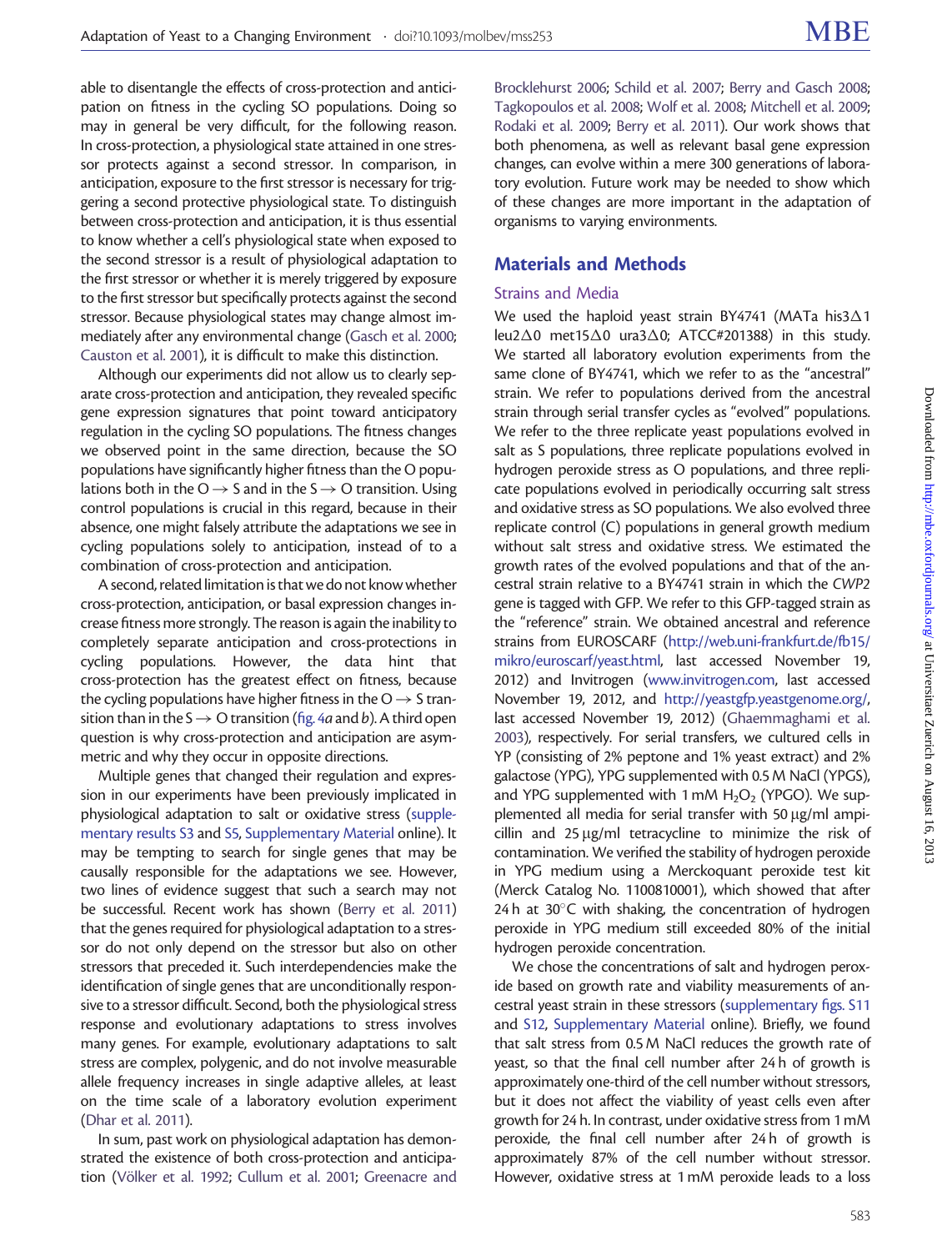in cell viability, and higher peroxide concentration causes a population size reduction greater than 90%, when the stressor is applied only for 3 h ([supplementary fig. S12](http://mbe.oxfordjournals.org/lookup/suppl/doi:10.1093/molbev/mss253/-/DC1), [Supplementary](http://mbe.oxfordjournals.org/lookup/suppl/doi:10.1093/molbev/mss253/-/DC1) [Material](http://mbe.oxfordjournals.org/lookup/suppl/doi:10.1093/molbev/mss253/-/DC1) online).

#### Serial Transfer

We started nine parallel serial transfer experiments with an overnight culture derived from one single clone of the ancestral strain. In each parallel experiment, we grew 50 ml of yeast culture in an incubating shaker for 24 h at 220 revolutions per minute (rpm) and  $30^{\circ}$ C, after which cultures had reached stationary phase. Every 24 h, we transferred 50  $\mu$ l of stationary culture into 50 ml of fresh culture medium. We carried out 30 such transfer cycles for a total of approximately 300 generations (each transfer cycle involved approximately  $log_2 1,000 \approx 10$  cell generations). In three of the parallel experiments, we used YPGS medium for each transfer; in three other parallel experiments, we used YPGO medium; and in another three experiments, we used YPGS and YPGO medium alternatively. Before each transfer, we froze 1.5 ml of culture supplemented with 25% glycerol and stored this cell suspension at  $-80^{\circ}$ C for future analysis. We examined cultures periodically for contamination by microscope and through plating.

#### Competition Assays

To compare growth rates of the evolved populations with that of the ancestral strain, we performed competition assays using fluorescence-activated cell sorting (FACS), as described later. We grew cells overnight from frozen glycerol stocks in 4 ml YPD medium (30 $^{\circ}$ C, 220 rpm) until they had reached late logarithmic phase ( $<$ 1.5  $\times$  10<sup>8</sup> cells/ml). To estimate cell counts, we used a Neubauer cytometer. In each culture, we then adjusted the cell numbers to  $2.5 \times 10^7$  cells/ml with YPD. These preculturing steps ensured that cells were in comparable physiological states with high viability before competition. For the competition assay, we mixed equal cell numbers ( $2.5 \times 10^6$ ) of the reference strain and of the competing strain in 10 ml YPGS or YPGO medium (5.0  $\times$  10<sup>5</sup> ml $^{-1}$ final cell density). We collected a 2.0 ml aliquot of this culture, centrifuged it, and resuspended the cells in 1.0 ml PBSE (Phosphate Buffer Saline EDTA) buffer (10 mM  $Na<sub>2</sub>HPO<sub>4</sub>$ , 2 mM KH<sub>2</sub>PO<sub>4</sub>,137 mM NaCl, 2.7 mM KCl, 0.1 mM ethylenediaminetetraacetic acid [EDTA], pH 7.4). We stored these cells overnight at  $4^{\circ}$ C. We used FACS to measure the relative cell numbers  $N_r(0)$  of the reference strain and  $N_e(0)$  of an evolved population (or  $N_a(0)$  of the ancestral strain, depending on the experiment) at the beginning of the competition assay. We carried out all the competition assays in three replicates. For each replicate, we grew up 2 ml cell aliquots for 24 h in an incubating shaker at 220 rpm and 30 $^{\circ}$ C. At the end of 24 h, we counted the relative cell numbers  $N_r(1)$  and  $N_e(1)$  (or  $N_a(1)$ ) using FACS with a Beckman Coulter Cytomics FC500 fluorescence-activated cell sorter. The histogram of fluorescing and nonfluorescing cells provided the relative number of cells of the reference strain (GFP tagged) and the competing strain (evolved population or ancestral strain).

For measurement of fitness in a change from oxidative stress to salt stress ( $O \rightarrow S$ ), we first grew cells subject to oxidative stress, that is, in YPGO medium following the same protocol as earlier (24 h, 220 rpm, 30 $^{\circ}$ C). We then diluted the cells 1,000 times into fresh YPGS medium and grew them for another 24 h (220 rpm,  $30^{\circ}$ C). We then counted the relative cell numbers for the reference strain  $(N<sub>r</sub>(2))$  and the evolved  $(N_e(2))$  or ancestral strain  $(N_a(2))$ , depending on the experiment, using same FACS protocol as described earlier. Fitness measurement in the  $S \rightarrow O$  transition proceeded exactly analogously, except that cells were first grown in YPGS for 24 h and then in YPGO for another 24 h.

# Estimating Growth Rate Differences

From the competition assays, we determined the growth rate differences as follows. If the reference strains R and some other strain E grow according to  $N_r(t) = e^{r_r t} N_r(0)$  and  $N_e(t) = e^{r_e t} N_e(0)$ , where  $r_r$  and  $r_e$  are strain-specific growth rates, and where  $N_i(t)$  are population sizes of the respective strains at time  $t$ , then

$$
\frac{N_e(t)}{N_r(t)} = \exp[(r_e - r_r)t] \frac{N_e(0)}{N_r(0)} = \exp[(m_e - m_r)t] \frac{N_e(0)}{N_r(0)}.
$$

Here,  $m_e$  is the Malthusian fitness of strain E and  $m_r$  is the Malthusian fitness of strain R. Because we measured population numbers through FACS after  $t = 1$  day of competition, we estimated  $m_e$  (dimension  $[d^{-1}]$ ) as follows:

$$
m_e - m_r = \ln\left(\frac{N_e(1)/N_r(1)}{N_e(0)/N_r(0)}\right) = \ln\left(\frac{[100 - FL_e(1)]/FL_e(1)}{[100 - FL_e(0)]/FL_e(0)}\right),
$$

where  $FL<sub>e</sub>(0)$  represents the percentage of GFP-tagged reference cells in the medium at the beginning of the competition assay, and  $FL<sub>e</sub>(1)$  represents the percentage of these cells after 1 day of competition. Similarly,

$$
m_a - m_r = \ln\left(\frac{N_a(1)/N_r(1)}{N_a(0)/N_r(0)}\right) = \ln\left(\frac{[100 - FL_a(1)]/FL_a(1)}{[100 - FL_a(0)]/FL_a(0)}\right).
$$

To compare the cell numbers of an evolved population to that of the ancestral strain, we calculated the dimensionless ratio  $N = N_e/N_a$ . This ratio is equivalent to

$$
N = \frac{N_e}{N_a} = \left(\frac{N_e(1)/N_e(0)}{N_a(1)/N_a(0)}\right) = \exp(r_e - r_a) = \exp(m_e - m_a).
$$

Therefore,

$$
m_e - m_a = \ln\left(\frac{N_e}{N_a}\right) = \ln\left(\frac{N_e(1)/N_e(0)}{N_a(1)/N_a(0)}\right)
$$
  
= 
$$
\ln\left(\frac{[100 - FL_e(1)]/FL_e(1)}{[100 - FL_e(0)]/FL_e(0)}\right)
$$
  
- 
$$
\ln\left(\frac{[100 - FL_a(1)]/FL_a(1)}{[100 - FL_a(0)]/FL_a(0)}\right).
$$

Because the growth of our yeast cells is density dependent and is limited to a 1,000-fold increase per culture transfer cycle, we can estimate  $m_a$  as  $m_a = m_{av} = \ln(1,000)/(1 \text{ d}) =$  $6.9078 d^{-1}$  (where  $m_{av}$  is the average Malthusian fitness for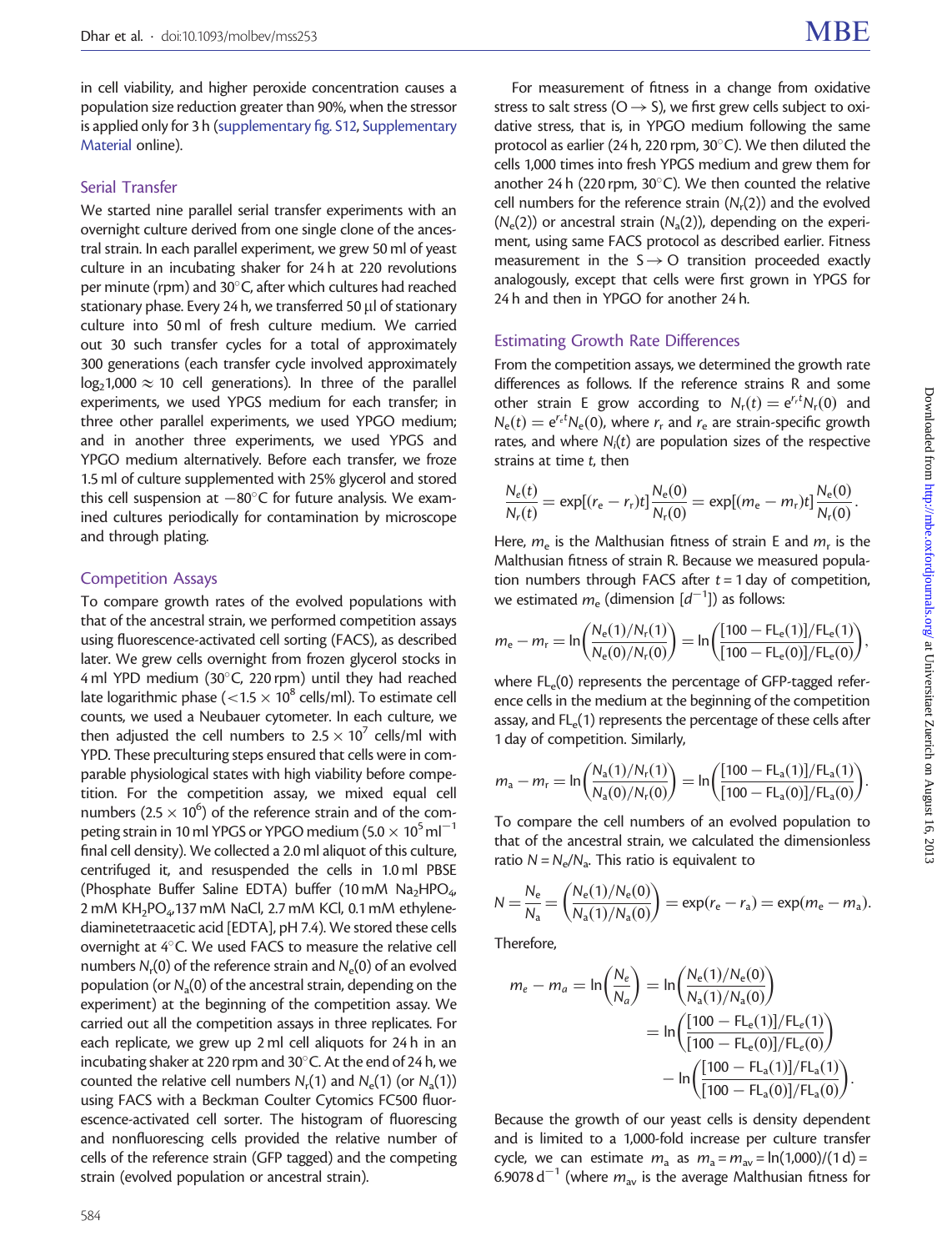the ancestral strain, as estimated from this 1,000-fold increase). We define the selection coefficient s as the difference in Darwinian fitness between an evolved population and the ancestral strain, that is,  $s = (m_e - m_a)/m_a = w - 1$  [\(Lenski](#page-14-0) [et al. 1991](#page-14-0)), where  $s > 0$  (or  $w > 1$ ) indicates that the evolved population has an advantage over the ancestral strain.

For measurement of fitness in the  $O \rightarrow S$  and  $S \rightarrow O$  transitions, we have

$$
\frac{N_e(1)}{N_r(1)} = \exp[(r_e - r_r)] \frac{N_e(0)}{N_r(0)} = \exp[(m_e - m_r)] \frac{N_e(0)}{N_r(0)}
$$

and

$$
\frac{N_e(2)}{N_r(2)} = \exp[(r_e - r_r)] \frac{N_e(1)/1,000}{N_r(1)/1,000} = \exp[(m_e - m_r)] \frac{N_e(1)}{N_r(1)}
$$

:

This yields

$$
\frac{N_e(2)}{N_r(2)} = \exp[(m_e - m_r)] \frac{N_e(1)}{N_r(1)} = \exp[2(m_e - m_r)] \frac{N_e(0)}{N_r(0)}.
$$

Thus, following a similar derivation as that above,

$$
N = \frac{N_e}{N_a} = \left(\frac{N_e(2)/N_e(0)}{N_a(2)/N_a(0)}\right) = \exp[2(m_e - m_a)].
$$

Therefore;

$$
\begin{aligned} m_e - m_a &= \frac{1}{2} \ln \left( \frac{N_e}{N_a} \right) = \frac{1}{2} \ln \left( \frac{N_e(2)/N_e(0)}{N_a(2)/N_a(0)} \right) \\ &= \frac{1}{2} \ln \left( \frac{[100 - FL_e(2)]/FL_e(2)}{[100 - FL_e(0)]/FL_e(0)} \right) \\ &- \frac{1}{2} \ln \left( \frac{[100 - FL_a(2)]/FL_a(2)}{[100 - FL_a(0)]/FL_a(0)} \right) \\ &\quad \left(\text{dimension}\left[d^{-1}\right]\right). \end{aligned}
$$

As above,  $m_a = m_{av}^* = \ln(1,000^2)/(2 d) = 2*6.9078/2 d^{-1} =$  $6.9078 d^{-1}$ , because there is a 10<sup>6</sup>-fold increase in the number of cells over two cycles, that is, in 2 days. These considerations yield

$$
s = (m_e - m_a)/m_a = w - 1 = \frac{\frac{1}{2} \ln \left( \frac{N_e(2)/N_e(0)}{N_a(2)/N_a(0)} \right)}{6.908}.
$$

#### Whole-Genome Transcriptome Analysis

We analyzed the mRNA expression levels in the ancestral strain and in the evolved populations using a GeneChip Yeast Genome 2.0 Array (Affymetrix). We grew up equal number of cells from the ancestral strain and the evolved populations in YPG medium for 16 h. We then either induced the cells with 0.5 M NaCl or with 1 mM  $H_2O_2$  or grew them uninduced for 20 further minutes as a control. We isolated total RNA using the RiboPure-Yeast RNA isolation Kit (Ambion) and determined the quality of the isolated RNA with a NanoDrop ND 1000 spectrophotometer (NanoDrop Technologies, DE) and a Bioanalyzer 2100 (Agilent, Waldbronn, Germany). We only processed samples further if the absorption ratio at 260 nm and 280 nm was between 1.8–2.1 and 28S-18S rDNA ratio was within 1.5-2. We then reverse-transcribed total RNA samples (50 ng) into

double-stranded cDNA and then in vitro transcribed the cDNA in the presence of biotin-labeled nucleotides using the GeneChip 3' IVT Express Kit (Affymetrix). We determined the quality and quantity of the biotinylated cRNA using the NanoDrop ND 1000 and Bioanalyzer 2100. We then fragmented Biotin-labeled cRNA samples  $(7.5 \mu g)$  randomly to 35–200 bp at  $94^{\circ}$ C in fragmentation buffer (Affymetrix) and  $mixed$  in 100  $\mu$ l of Hybridization Mix (Affymetrix) containing Hybridization Controls and Control Oligonucleotide B2 (Affymetrix Inc., P/N 900454). We then hybridized samples to GeneChip Yeast Genome 2.0 Arrays for 16h at  $45^{\circ}$ C. Subsequently, we washed arrays using the Affymetrix Fluidics Station 450 FS450\_0003 protocol. We used an Affymetrix GeneChip Scanner 3000 (Affymetrix Inc.) to measure the fluorescent intensity emitted by the labeled target. After hybridization and scanning, we calculated probe cell intensities and summarized for the respective probe sets by means of the MAS5 algorithm [\(Hubbell et al. 2002\)](#page-14-0). To compare the expression values of the genes from chip to chip, we performed global scaling using a signed-rank call algorithm [\(Liu et al. 2002](#page-14-0)). We then transformed the normalized signal intensities logarithmically (base 2). Genes with  $log<sub>2</sub>$  transformed values of greater than 4 in all the arrays were considered present in our data.

We carried out microarray analyses 1) for two replicates each for the ancestral strain in YPG, YPGS, and YPGO (six in total); 2) for four replicate population samples for the S populations in YPG, YPGS, and YPGO, that is,12 analyses in total; 3) for three replicate population samples for the O populations in YPG, YPGS, and YPGO, that is, nine analyses in total; and 4) for three replicate population samples for the SO populations in YPG, YPGS, and YPGO (nine analyses in total).

To identify genes that show physiological expression change in stressor, we considered only those genes for which  $|E_{YPGX} - E_{YPG}| \ge 1$  where  $E_{YPGX}$  represents the averaged log<sub>2</sub>-transformed expression level of a gene in the stressor YPGX over all the replicate measurements and  $E_{YPG}$ represents the averaged  $log<sub>2</sub>$ -transformed expression of the same gene in YPG medium without any stressor averaged over all replicate measurements.

To identify genes whose basal expression or whose regulation changed (see Results), we calculated the average expression levels for the ancestral strain and the evolved populations in YPG, YPGS, and YPGO. For each gene, we then calculated the following two Z-scores.

Z-score for change in regulation

$$
Z_r = \frac{(E_{YPCX} - \text{ANC}_{YPCX}) - (E_{YPC} - \text{ANC}_{YPC})}{\sqrt{0.09 + \sum \left(\frac{Variance}{No. of replicates}\right)}}
$$

and,

Z-score for basal expression change

$$
Z_b = \frac{E_{\gamma PG} - \text{ANC}_{\gamma PG}}{\sqrt{0.09 + \sum \left(\frac{Variance}{No. of replicates}\right)}},
$$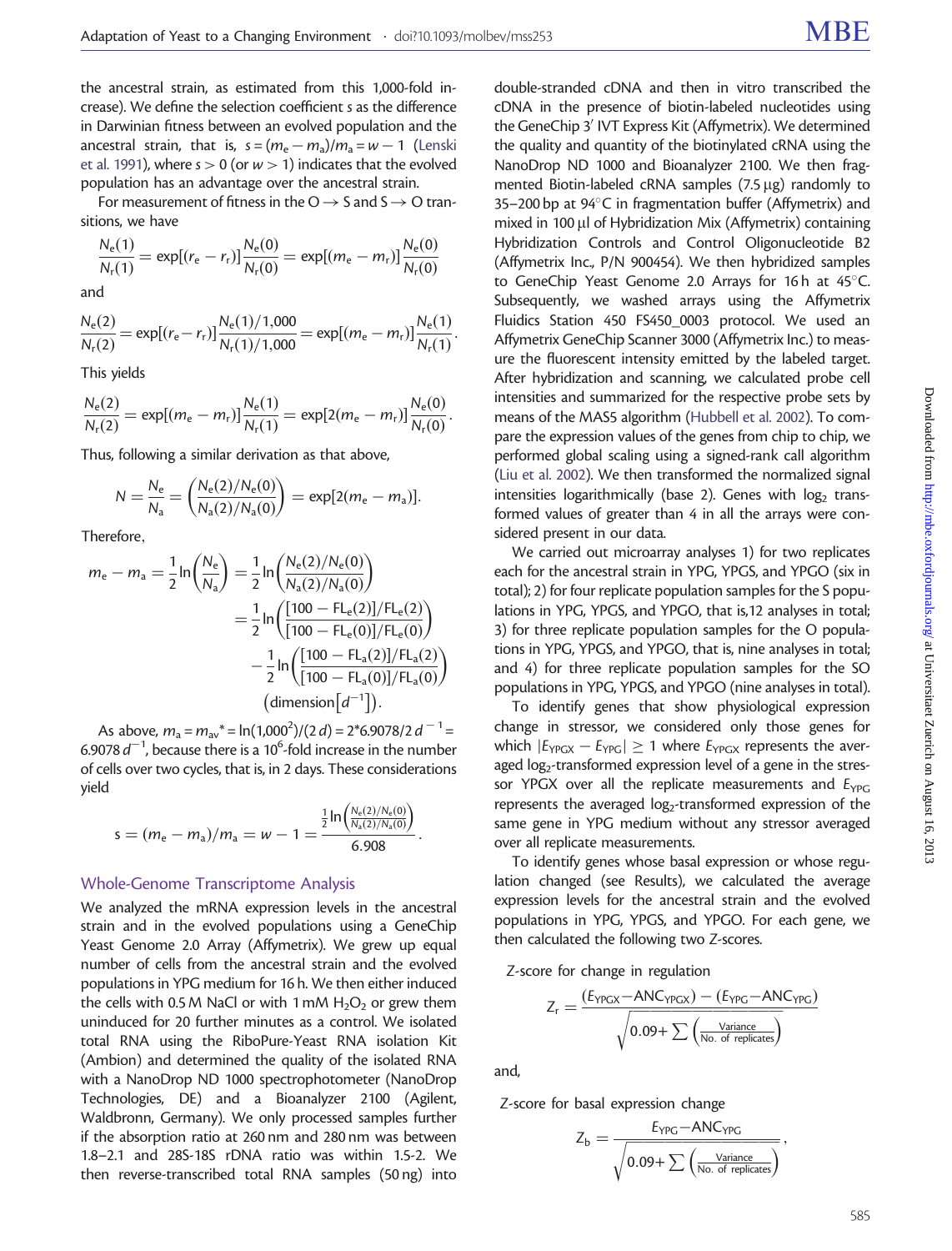<span id="page-13-0"></span>where  $E_{YPCX}$  is the average log<sub>2</sub>-transformed expression level of the focal gene in the evolved populations in YPGX medium (YPGS or YPGO), ANC $_{YPCX}$  is the average log<sub>2</sub>-transformed expression level of the focal gene in the ancestral strain in YPGX medium,  $E_{YPG}$  is the average  $log_2$ -transformed expression level of the focal gene in the evolved populations in YPG medium, and  $\text{ANC}_{\text{YPC}}$  is the average log<sub>2</sub>-transformed expression level of the focal gene in the ancestral strain in YPG medium [\(Mukhopadhyay et al. 2006;](#page-15-0) [Dhar et al. 2011](#page-14-0)).

The Z-scores take into account the mean expression change of a particular gene, and also the variation in gene expression among the replicates under various conditions ([Mukhopadhyay et al. 2006\)](#page-15-0). In both calculations, 0.09 is a pseudovariance [\(Mukhopadhyay et al. 2006\)](#page-15-0). We calculated the variance term in the denominator of the above equations for the expression level of a gene within replicate arrays in the ancestral strain and within replicate arrays in the evolved populations, always in a given medium. The variance term is divided by the number of replicate arrays and summed over the different media in which the expression values were measured, as indicated by the summation sign in the formula. For calculation of  $Z<sub>n</sub>$  we calculated the variances of expression levels for the replicate arrays in each of the following cases: in the ancestral strain in YPG, in the evolved populations in YPG, and in the ancestral strain in YPGS or YPGO and in the evolved populations in YPGS or YPGO. For calculation of  $Z_{b}$ , we calculated the variances of a gene within the replicate arrays in the ancestral strain in YPG and in the evolved populations in YPG. The formulae used here are modified from ([Mukhopadhyay et al. 2006\)](#page-15-0) for several reasons. First, in our experiment, we use expression data from three biological replicate populations for each kind of evolved populations (S, O, or SO). Thus, the probability of finding the same genes being differentially expressed in three independent replicate populations by chance alone will be very low. Second, the aim of this analysis was to detect the genes with changed expression that are shared among replicate evolved populations. A gene might not change its expression level to the same extent in parallel evolved populations, thus generating variance in expression among the replicates. To compensate for this increased variance, we set the Z-score threshold for identifying differentially expressed genes lower than the Z-score threshold used in [\(Mukhopadhyay et al. 2006](#page-15-0)). Third, we divided the variance by the number of replicates for each condition, as the actual variance would be proportional to the sample variance and inversely proportional to the number of replicates. Overall, we considered genes whose absolute Z-scores exceeded a value of 1.5 to be differentially expressed. We then classified the genes into two main categories of change in regulation, namely change in induction and change in repression, based on the physiological response of these genes to the stressors in the ancestral strain.

The choice of the Z-score threshold determines the minimal change in expression that we can detect, taking the variance among replicates into account. If the sum of the variances in the above equations was equal to zero, and the Z-score threshold was set as 1.5 (as we do here) then all genes with an absolute value of  $log<sub>2</sub>(fold change)$  greater than

0.45 would be identified as genes with evolutionary expression changes. If the variance among replicates is greater than zero, the absolute value of the  $log<sub>2</sub>(fold change)$  would also need to be higher to identify a gene to be differentially expressed. For example, if the sum of the variances among replicates was equal to 1, then the absolute value of  $log<sub>2</sub>(fold)$ change) would have to be greater than 1.57 to identify a gene as differentially expressed.

### Supplementary Material

Supplementary figures S1-S14, [tables S1](http://mbe.oxfordjournals.org/lookup/suppl/doi:10.1093/molbev/mss253/-/DC1) and [S2](http://mbe.oxfordjournals.org/lookup/suppl/doi:10.1093/molbev/mss253/-/DC1), results S1-S6, and [methods S1–S6](http://mbe.oxfordjournals.org/lookup/suppl/doi:10.1093/molbev/mss253/-/DC1) are available at Molecular Biology and Evolution online [\(http://www.mbe.oxfordjournals.org/\)](http://www.mbe.oxfordjournals.org/).

# Acknowledgments

The authors thank the Functional Genomics Center Zurich for its service in generating microarray data. This work was supported by Swiss National Science Foundation (grant 315230–129708), as well as through the YeastX project of SystemsX.ch, and the University Priority Research Program in Systems Biology at the University of Zurich.

## **References**

- Albesa I, Becerra MC, Battán PC, Páez PL. 2004. Oxidative stress involved in the antibacterial action of different antibiotics. Biochem Biophys Res Commun. 317:605–609.
- Alcántara-Díaz D, Breña-Valle M, Serment-Guerrero J. 2004. Divergent adaptation of Escherichia coli to cyclic ultraviolet light exposures. Mutagenesis 19:349–354.
- Apse MP, Aharon GS, Snedden WA, Blumwald E. 1999. Salt tolerance conferred by overexpression of a vacuolar  $\text{Na}^+/\text{H}^+$  antiport in Arabidopsis. Science 285:1256–1258.
- Attfield PV, Choi HY, Veal DA, Bell PJ. 2001. Heterogeneity of stress gene expression and stress resistance among individual cells of Saccharomyces cerevisiae. Mol Microbiol. 40:1000–1008.
- Bapiri A, Bååth E, Rousk J. 2010. Drying-rewetting cycles affect fungal and bacterial growth differently in an arable soil. Microb Ecol. 60:419–428.
- Beaumont HJ, Gallie J, Kost C, Ferguson GC, Rainey PB. 2009. Experimental evolution of bet hedging. Nature 462:90–93.
- Bennett AF, Lenski RE. 2007. An experimental test of evolutionary trade-offs during temperature adaptation. Proc Natl Acad Sci U S A. 104(Suppl 1):8649–8654.
- Berry DB, Gasch AP. 2008. Stress-activated genomic expression changes serve a preparative role for impending stress in yeast. Mol Biol Cell. 19:4580–4587.
- Berry DB, Guan Q, Hose J, Haroon S, Gebbia M, Heisler LE, Nislow C, Giaever G, Gasch AP. 2011. Multiple means to the same end: the genetic basis of acquired stress resistance in yeast. PLoS Genet. 7: e1002353.
- Blake WJ, Balázsi G, Kohanski MA, Isaacs FJ, Murphy KF, Kuang Y, Cantor CR, Walt DR, Collins JJ. 2006. Phenotypic consequences of promoter-mediated transcriptional noise. Mol Cell. 24:853–865.
- Booth IR. 2002. Stress and the single cell: intrapopulation diversity is a mechanism to ensure survival upon exposure to stress. Int J Food Microbiol. 78:19–30.
- Causton HC, Ren B, Koh SS, Harbison CT, Kanin E, Jennings EG, Lee TI, True HL, Lander ES, Young RA. 2001. Remodeling of yeast genome expression in response to environmental changes. Mol Biol Cell. 12: 323–337.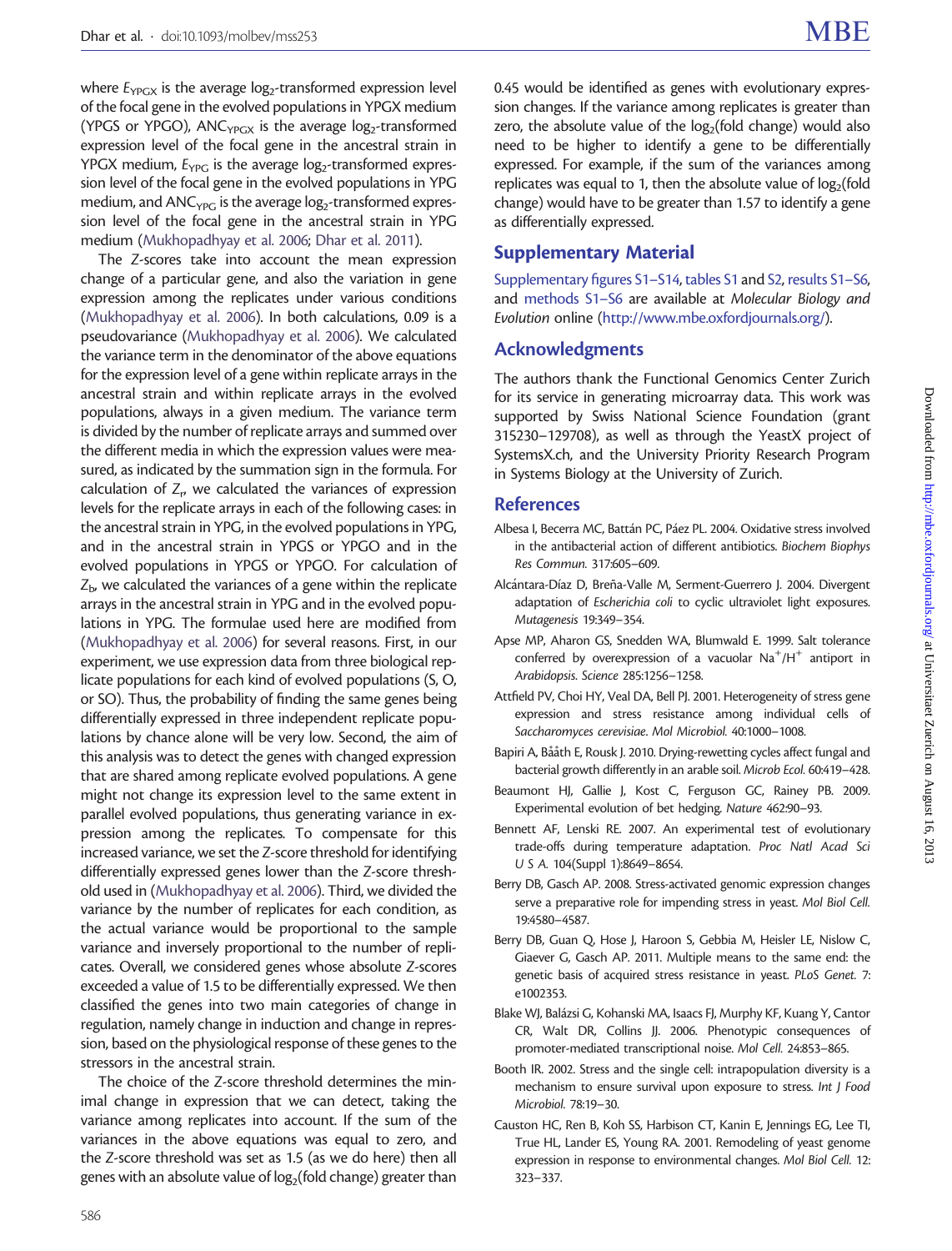- <span id="page-14-0"></span>Cazalé AC, Rouet-Mayer MA, Barbier-Brygoo H, Mathieu Y, Laurière C. 1998. Oxidative burst and hypoosmotic stress in tobacco cell suspensions. Plant Physiol. 116:659–669.
- Chao HF, Yen YF, Ku MS. 2009. Characterization of a salt-induced DhAHP, a gene coding for alkyl hydroperoxide reductase, from the extremely halophilic yeast Debaryomyces hansenii. BMC Microbiol. 9:182.
- Chen D, Wilkinson CR, Watt S, Penkett CJ, Toone WM, Jones N, Bähler J. 2008. Multiple pathways differentially regulate global oxidative stress responses in fission yeast. Mol Biol Cell. 19:308–317.
- Cherry JM, Hong EL, Amundsen C, et al. (22 co-authors). 2012. Saccharomyces Genome Database: the genomics resource of budding yeast. Nucleic Acids Res. 40:D700–D705.
- Chinnusamy V, Schumaker K, Zhu J-K. 2004. Molecular genetic perspectives on cross-talk and specificity in abiotic stress signalling in plants. J Exp Bot. 55:225–236.
- Collinson EJ, Wimmer-Kleikamp S, Gerega SK, Yang YH, Parish CR, Dawes IW, Stocker R. 2011. The yeast homolog of heme oxygenase-1 affords cellular antioxidant protection via the transcriptional regulation of known antioxidant genes. J Biol Chem. 286:2205–2214.
- Cooper TF, Lenski RE. 2010. Experimental evolution with E. coli in diverse resource environments. I. Fluctuating environments promote divergence of replicate populations. BMC Evol Biol. 10:11.
- Cooper TF, Rozen DE, Lenski RE. 2003. Parallel changes in gene expression after 20,000 generations of evolution in Escherichia coli. Proc Natl Acad Sci U S A. 100:1072–1077.
- Cullum AJ, Bennett AF, Lenski RE. 2001. Evolutionary adaptation to temperature. IX. Preadaptation to novel stressful environments of Escherichia coli adapted to high temperature. Evolution 55: 2194–2202.
- DeAngelis KM, Silver WL, Thompson AW, Firestone MK. 2010. Microbial communities acclimate to recurring changes in soil redox potential status. Environ Microbiol. 12:3137–3149.
- de Jong IG, Haccou P, Kuipers OP. 2011. Bet hedging or not? A guide to proper classification of microbial survival strategies. Bioessays 33: 215–223.
- Dhar R, Sägesser R, Weikert C, Yuan J, Wagner A. 2011. Adaptation of Saccharomyces cerevisiae to saline stress through laboratory evolution. J Evol Biol. 24:1135–1153.
- Dwyer DJ, Kohanski MA, Collins JJ. 2009. Role of reactive oxygen species in antibiotic action and resistance. Curr Opin Microbiol. 12: 482–489.
- Dwyer DJ, Kohanski MA, Hayete B, Collins JJ. 2007. Gyrase inhibitors induce an oxidative damage cellular death pathway in Escherichia coli. Mol Syst Biol. 3:91.
- Ferea TL, Botstein D, Brown PO, Rosenzweig RF. 1999. Systematic changes in gene expression patterns following adaptive evolution in yeast. Proc Natl Acad Sci U S A. 96:9721–9726.
- Fierer N, Schimel JP, Holden PA. 2003. Influence of drying-rewetting frequency on soil bacterial community structure. Microb Ecol. 45: 63–71.
- Fong SS, Joyce AR, Palsson BØ. 2005. Parallel adaptive evolution cultures of Escherichia coli lead to convergent growth phenotypes with different gene expression states. Genome Res. 15:1365–1372.
- Gaa´l B, Pitchford JW, Wood AJ. 2010. Exact results for the evolution of stochastic switching in variable asymmetric environments. Genetics 184:1113–1119.
- Gasch AP. 2007. Comparative genomics of the environmental stress response in ascomycete fungi. Yeast 24:961–976.
- Gasch AP, Spellman PT, Kao CM, Carmel-Harel O, Eisen MB, Storz G, Botstein D, Brown PO. 2000. Genomic expression programs in the response of yeast cells to environmental changes. Mol Biol Cell. 11: 4241–4257.
- Ghaemmaghami S, Huh WK, Bower K, Howson RW, Belle A, Dephoure N, O'Shea EK, Weissman JS. 2003. Global analysis of protein expression in yeast. Nature 425:737–741.
- Goldman RP, Travisano M. 2011. Experimental evolution of ultraviolet radiation resistance in Escherichia coli. Evolution 65:3486–3498.
- Gossett DR, Banks SW, Millhollon EP, Lucas MC. 1996. Antioxidant response to NaCl stress in a control and an NaCl-tolerant cotton cell line grown in the presence of paraquat, buthionine sulfoximine, and exogenous glutathione. Plant Physiol. 112:803–809.
- Greenacre EJ, Brocklehurst TF. 2006. The acetic acid tolerance response induces cross-protection to salt stress in Salmonella typhimurium. Int J Food Microbiol. 112:62–65.
- Hassett DJ, Imlay JA. 2007. Bactericidal antibiotics and oxidative stress: a radical proposal. ACS Chem Biol. 2:708–710.
- Heath VL, Shaw SL, Roy S, Cyert MS. 2004. Hph1p and Hph2p, novel components of calcineurin-mediated stress responses in Saccharomyces cerevisiae. Eukaryot Cell. 3:695–704.
- Higgins VJ, Alic N, Thorpe GW, Breitenbach M, Larsson V, Dawes IW. 2002. Phenotypic analysis of gene deletant strains for sensitivity to oxidative stress. Yeast 19:203–214.
- Hohmann S. 2002. Osmotic stress signaling and osmoadaptation in yeasts. Microbiol Mol Biol Rev. 66:300–372.
- Hubbell E, Liu W-M, Mei R. 2002. Robust estimators for expression analysis. Bioinformatics 18:1585–1592.
- Hughes BS, Cullum AJ, Bennett AF. 2007a. Evolutionary adaptation to environmental pH in experimental lineages of Escherichia coli. Evolution 61:1725–1734.
- Hughes BS, Cullum AJ, Bennett AF. 2007b. An experimental evolutionary study on adaptation to temporally fluctuating pH in Escherichia coli. Physiol Biochem Zool. 80:406–421.
- Jamieson DJ. 1998. Oxidative stress responses of the yeast Saccharomyces cerevisiae. Yeast 14:1511–1527.
- Jasmin JN, Kassen R. 2007. Evolution of a single niche specialist in variable environments. Proc Biol Sci. 274:2761–2767.
- Jozefczuk S, Klie S, Catchpole G, Szymanski J, Cuadros-Inostroza A, Steinhauser D, Selbig J, Willmitzer L. 2010. Metabolomic and transcriptomic stress response of Escherichia coli. Mol Syst Biol. 6:364.
- Kohanski MA, Dwyer DJ, Hayete B, Lawrence CA, Collins JJ. 2007. A common mechanism of cellular death induced by bactericidal antibiotics. Cell 130:797–810.
- Kussell E, Leibler S. 2005. Phenotypic diversity, population growth, and information in fluctuating environments. Science 309:2075–2078.
- Lee HH, Collins JJ. 2011. Microbial environments confound antibiotic efficacy. Nat Chem Biol. 8:6–9.
- Lenski RE, Rose MR, Simpson SC, Tadler SC. 1991. Long-term experimental evolution in Escherichia coli. I. Adaptation and divergence during 2,000 generations. Am Nat. 138:1315–1341.
- Lin CC, Kao CH. 2002. Osmotic stress-induced changes in cell wall peroxidase activity and hydrogen peroxide level in roots of rice seedlings. Plant Growth Reg. 37:177–184.
- Liu WM, Mei R, Di X, et al. (11 co-authors). 2002. Analysis of high density expression microarrays with signed-rank call algorithms. Bioinformatics 18:1593–1599.
- Maathuis FJM, Amtmann A. 1999.  $K^+$  nutrition and Na<sup>+</sup> toxicity: the basis of cellular  $K^+/Na^+$  ratios. Ann Bot. 84:123-133.